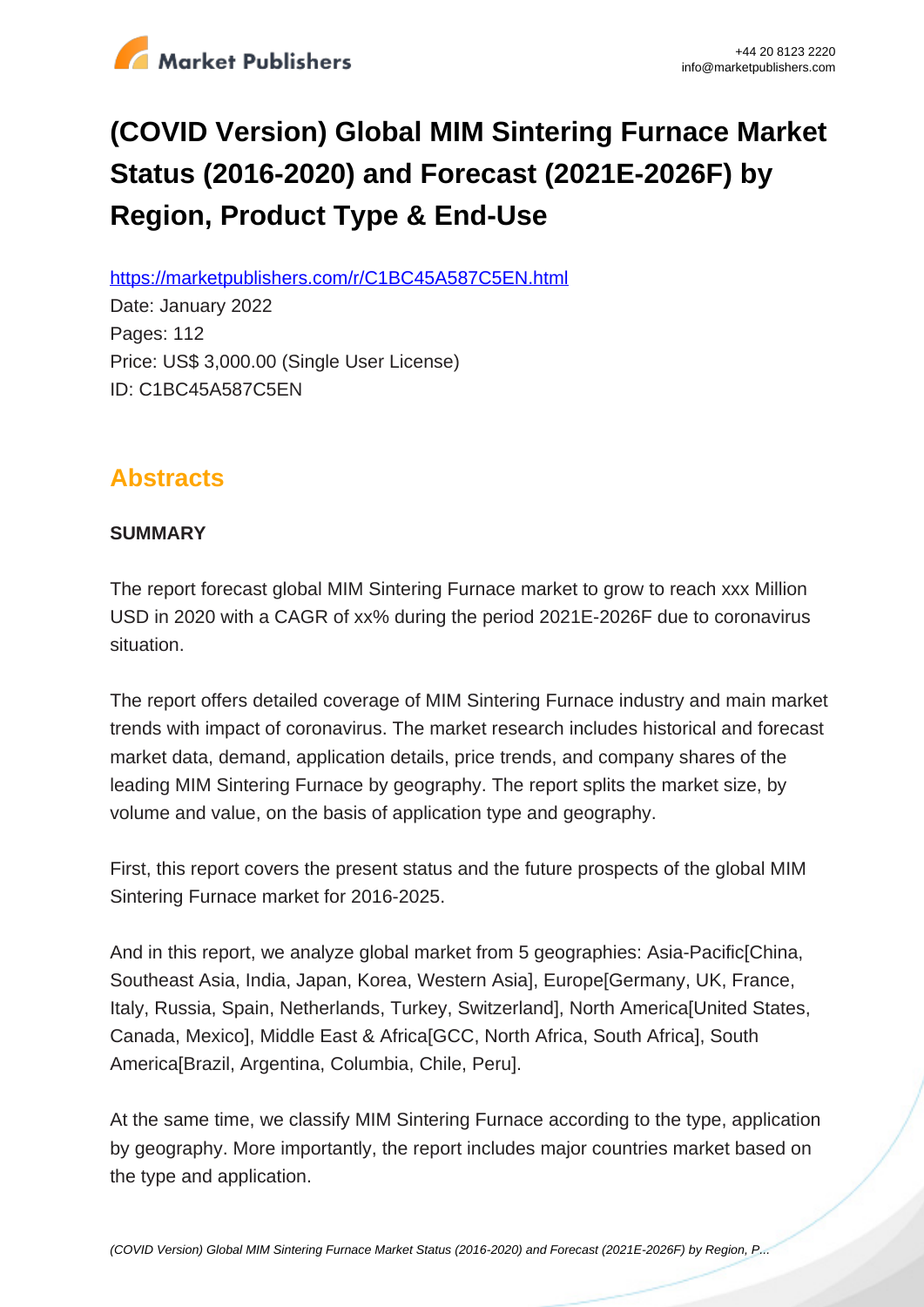

Finally, the report provides detailed profile and data information analysis of leading MIM Sintering Furnace company.

Key Content of Chapters as follows (Including and can be customized) :

Part 1:

Market Overview, Development, and Segment by Type, Application & Region

Part 2:

Company information, Sales, Cost, Margin etc.

Part 3:

Global Market by company, Type, Application & Geography

Part 4:

Asia-Pacific Market by Type, Application & Geography

Part 5:

Europe Market by Type, Application & Geography

Part 6:

North America Market by Type, Application & Geography

Part 7:

South America Market by Type, Application & Geography

Part 8:

Middle East & Africa Market by Type, Application & Geography

Part 9:

[\(COVID Version\) Global MIM Sintering Furnace Market Status \(2016-2020\) and Forecast \(2021E-2026F\) by Region, P...](https://marketpublishers.com/report/industry/other_industries/covid-version-global-mim-sintering-furnace-market-status-2016-2020-n-forecast-2021e-2026f-by-region-product-type-end-use.html)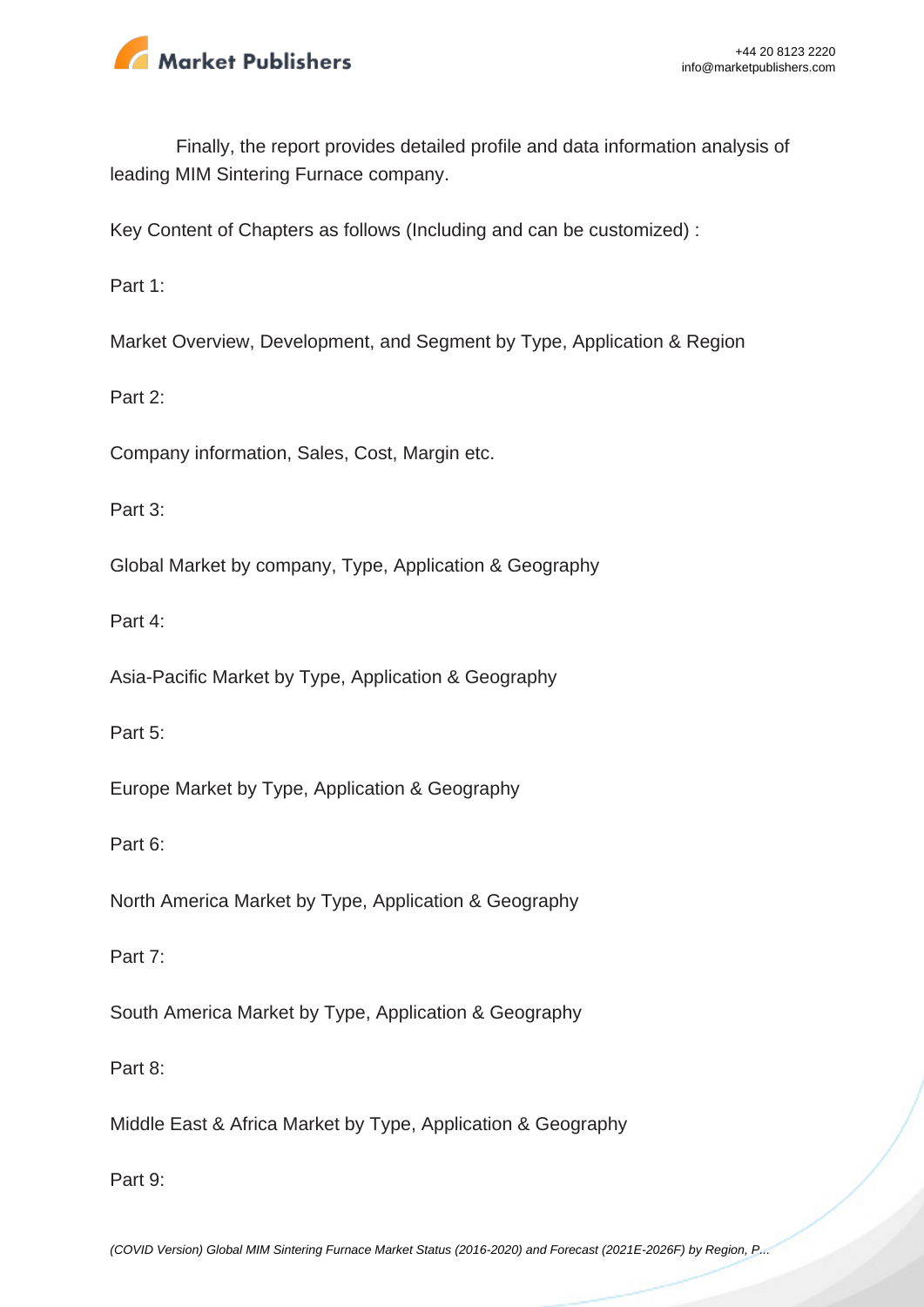

Market Features

Part 10:

Investment Opportunity

Part 11:

**Conclusion** 

Market Segment as follows:

By Region

Asia-Pacific[China, Southeast Asia, India, Japan, Korea, Western Asia]

Europe[Germany, UK, France, Italy, Russia, Spain, Netherlands, Turkey, **Switzerland1** 

North America[United States, Canada, Mexico]

Middle East & Africa[GCC, North Africa, South Africa]

South America[Brazil, Argentina, Columbia, Chile, Peru]

Key Companies

Cremer

CARBOLITE GERO

ECM GROUP

Nabertherm

Seco/Warwick

BMI Fours Industriels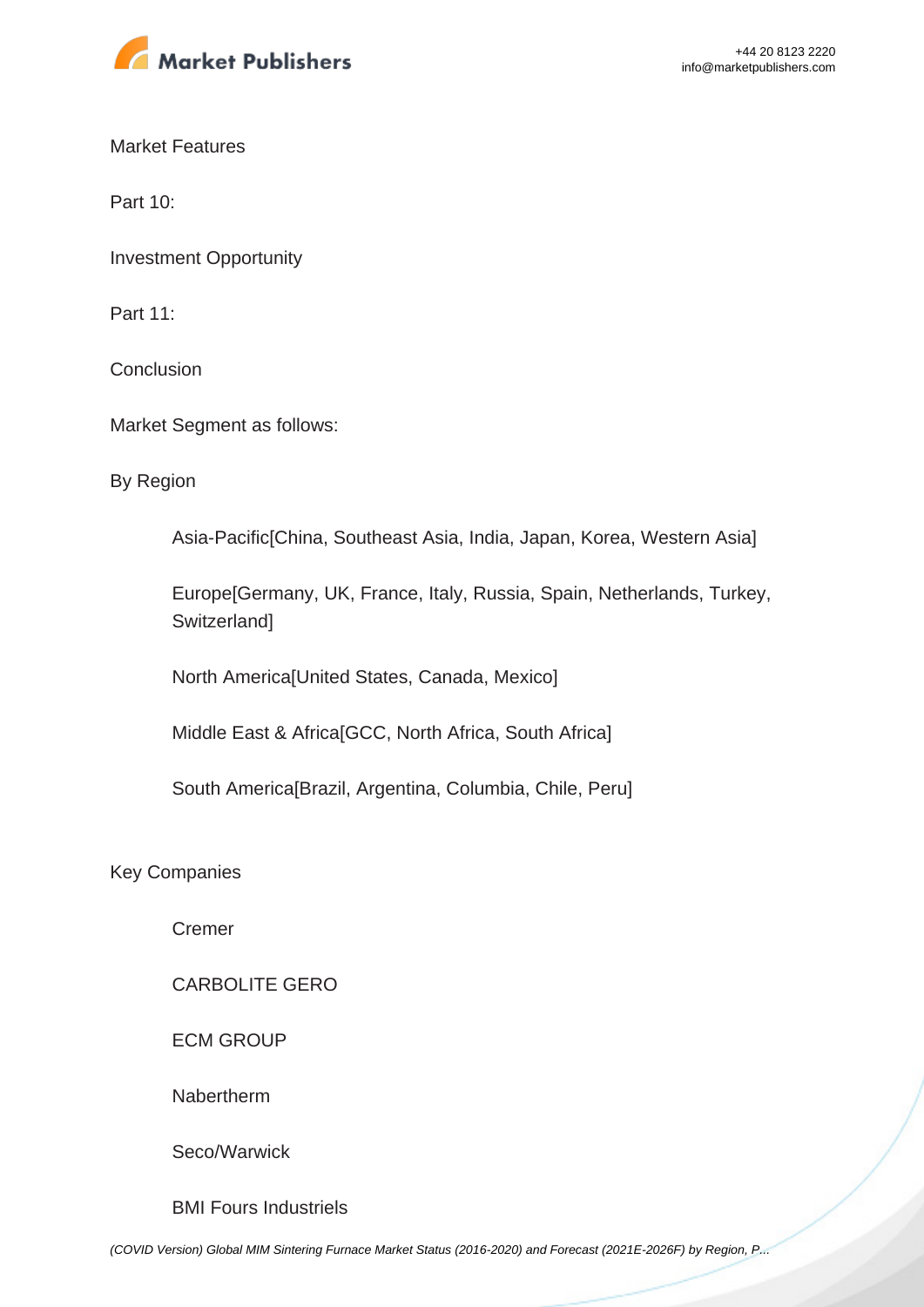

TAV

The Furnace Source

IPVA

Ipsen

TISOMA

Shimadzu

CM Furnaces

Elnik Systems, LLC.

Materials Research Furnaces

AVS, Inc

Ningbo Hiper Vacuum Technology Co.,Ltd

**Sinterzone** 

ACME

LINGQI

Haoyue

Jutatech

Meige

Market by Type

Batch Furnaces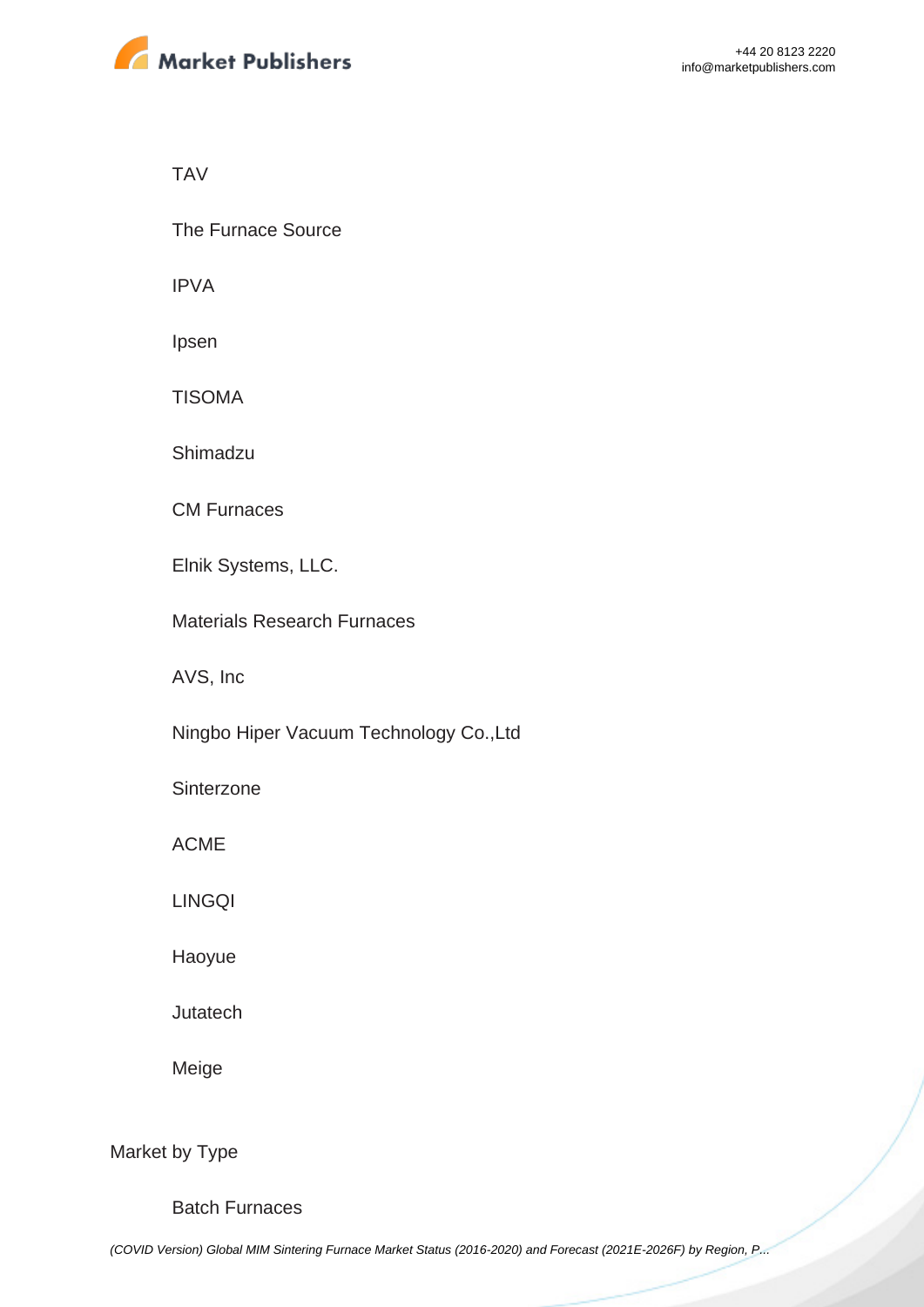

Continuous Furnaces

Market by Application

Automobile

**Mechanical** 

Consumer Electronics

**Others**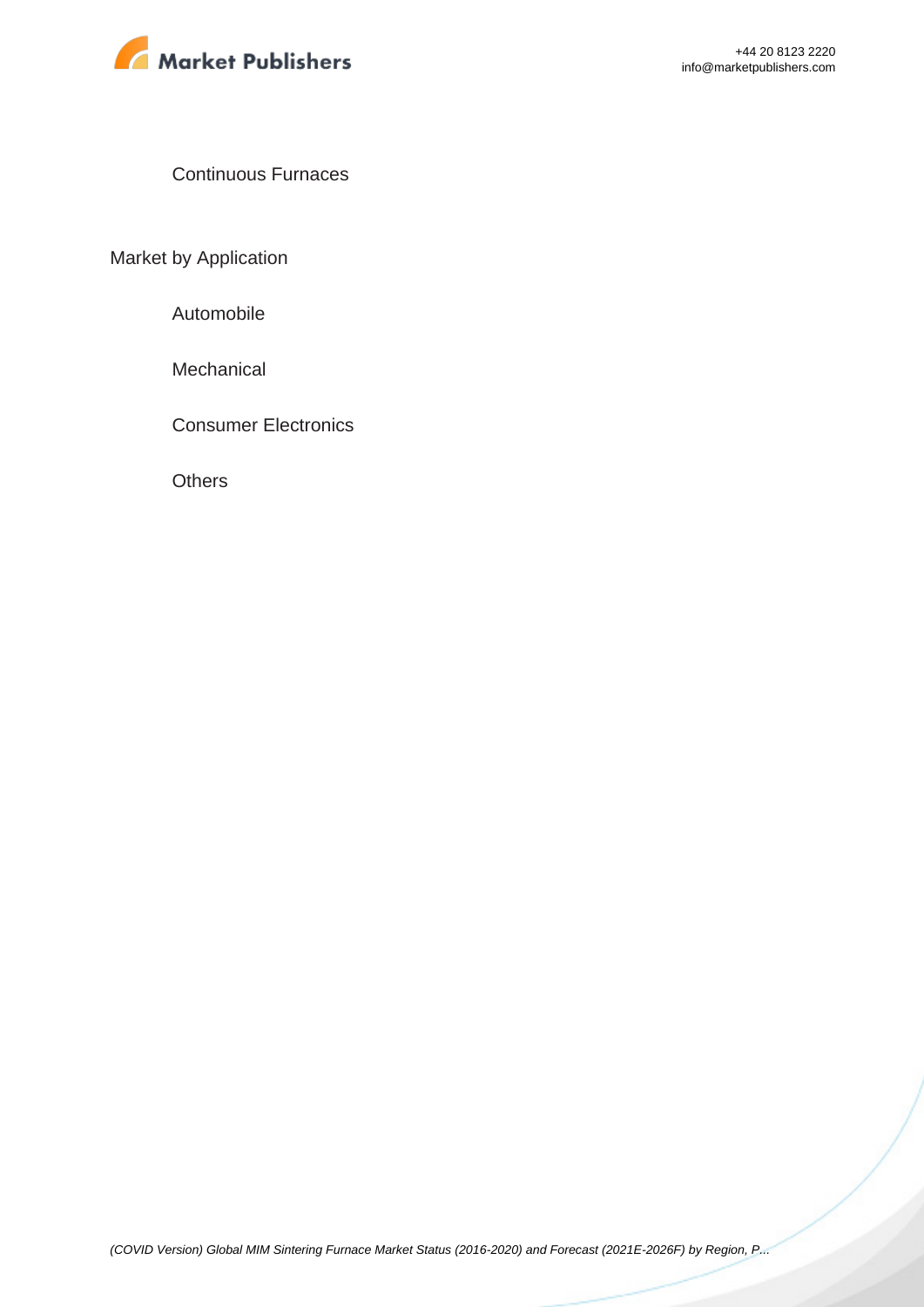

## **Contents**

1.1 Market Definition

### **PART 1 MARKET OVERVIEW**

1.2 Market Development 1.2.1 Current Situation 1.2.2 Aspects of COVID-19 Impact 1.3 By Type Table Type of MIM Sintering Furnace Figure Global MIM Sintering Furnace Market Share by Type in 2020 1.4 By Application Table Application of MIM Sintering Furnace Figure Global MIM Sintering Furnace Market Share by Application in 2020 1.5 By Region Figure Global MIM Sintering Furnace Market Share by Region in 2020 Figure Asia MIM Sintering Furnace Market Share by Region in 2020

## **PART 2 KEY COMPANIES**

2.1 Cremer 2.1.1 Company Profile Table Cremer Overview List 2.1.2 Products & Services Overview 2.1.3 Sales Data List Table MIM Sintering Furnace Business Operation of Cremer (Sales Revenue, Sales Volume, Price, Cost, Gross Margin) 2.2 CARBOLITE GERO 2.3 ECM GROUP 2.4 Nabertherm 2.5 Seco/Warwick 2.6 BMI Fours Industriels 2.7 TAV 2.8 The Furnace Source 2.9 IPVA 2.10 Ipsen 2.11 TISOMA 2.12 Shimadzu 2.13 CM Furnaces

[\(COVID Version\) Global MIM Sintering Furnace Market Status \(2016-2020\) and Forecast \(2021E-2026F\) by Region, P...](https://marketpublishers.com/report/industry/other_industries/covid-version-global-mim-sintering-furnace-market-status-2016-2020-n-forecast-2021e-2026f-by-region-product-type-end-use.html)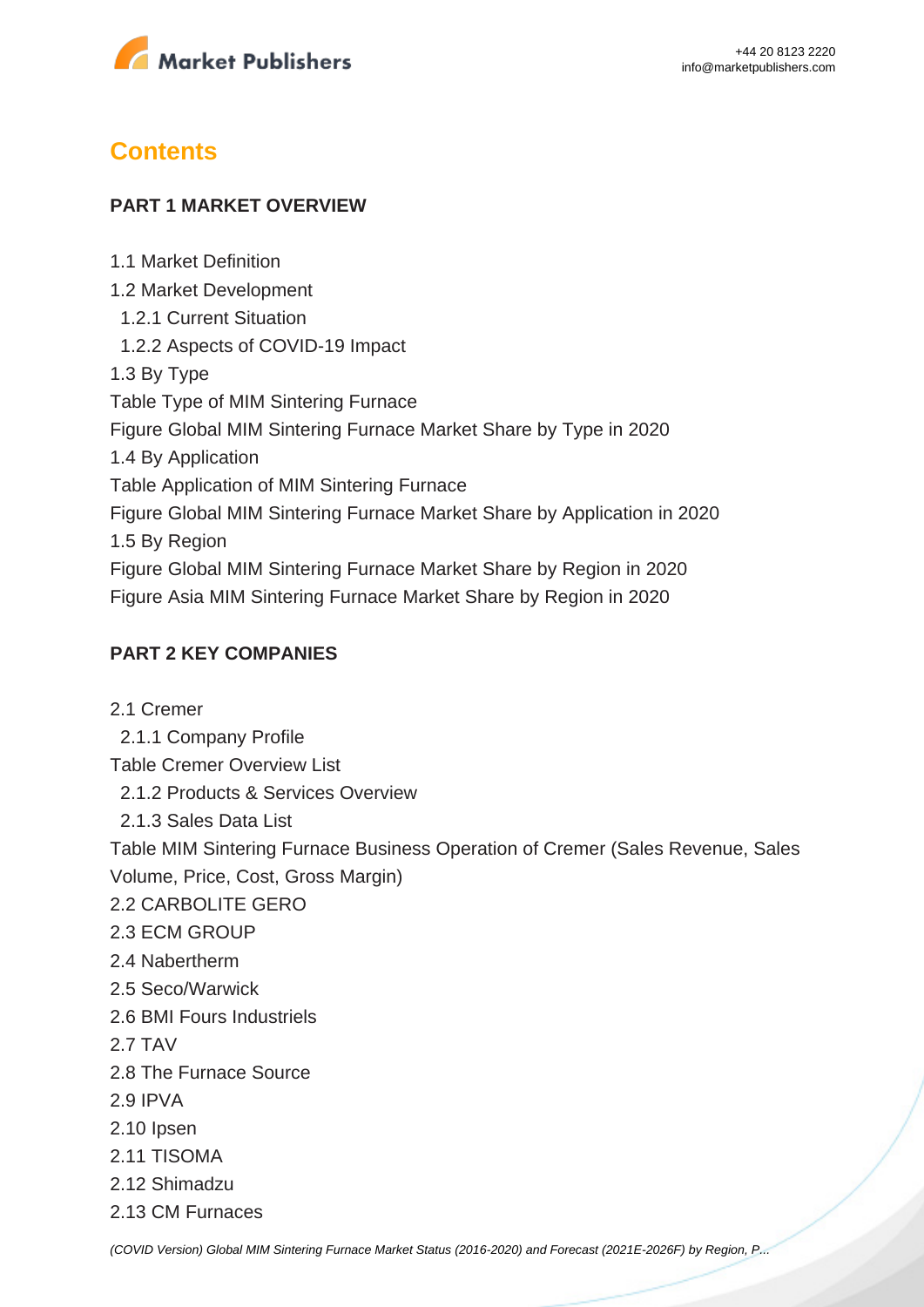

- 2.14 Elnik Systems, LLC. 2.15 Materials Research Furnaces 2.16 AVS, Inc 2.17 Ningbo Hiper Vacuum Technology Co.,Ltd 2.18 Sinterzone 2.19 ACME 2.20 LINGQI 2.21 Haoyue 2.22 Jutatech 2.23 Meige
- 

### **PART 3 GLOBAL MARKET STATUS AND FUTURE FORECAST**

#### 3.1 Global Market by Region

Table Global MIM Sintering Furnace Market by Region, 2016-2020 (Million USD) Figure Global MIM Sintering Furnace Market Share by Region in 2020 (Million USD) Table Global MIM Sintering Furnace Market by Region, 2016-2020 (Volume) Figure Global MIM Sintering Furnace Market Share by Region in 2020 (Volume) Table Price List by Region, 2016-2020

3.2 Global Market by Company

Table Global MIM Sintering Furnace Market by Company, 2016-2020 (Million USD) Figure Global MIM Sintering Furnace Market Share by Company in 2020 (Million USD) Table Global MIM Sintering Furnace Market by Company, 2016-2020 (Volume) Figure Global MIM Sintering Furnace Market Share by Company in 2020 (Volume) Table Price List by Company, 2016-2020

3.3 Global Market by Type

Table Global MIM Sintering Furnace Market by Type, 2016-2020 (Million USD) Figure Global MIM Sintering Furnace Market Share by Type in 2020 (Million USD) Table Global MIM Sintering Furnace Market by Type, 2016-2020 (Volume) Figure Global MIM Sintering Furnace Market Share by Type in 2020 (Volume) Table Price List by Type, 2016-2020

3.4 Global Market by Application

Table Global MIM Sintering Furnace Market by Application, 2016-2020 (Million USD) Figure Global MIM Sintering Furnace Market Share by Application in 2020 (Million USD) Table Global MIM Sintering Furnace Market by Application, 2016-2020 (Volume) Figure Global MIM Sintering Furnace Market Share by Application in 2020 (Volume) Table Price List by Application, 2016-2020

3.5 Global Market by Forecast

Figure Global MIM Sintering Furnace Market Forecast, 2021E-2026F (Million USD)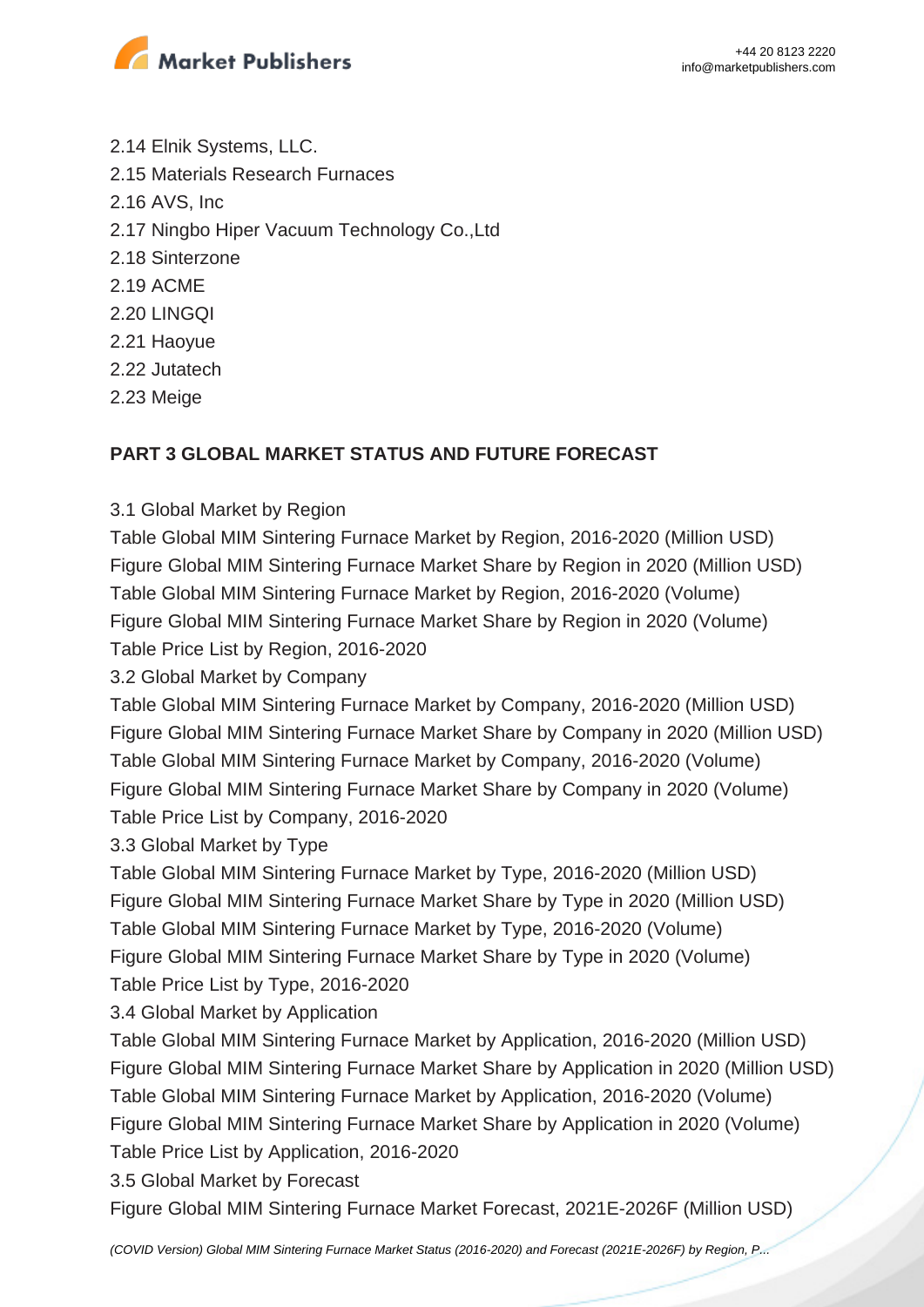

Figure Global MIM Sintering Furnace Market Forecast, 2021E-2026F (Volume)

## **PART 4 ASIA-PACIFIC MARKET STATUS AND FUTURE FORECAST**

4.1 Asia-Pacific Market by Type

Table Asia-Pacific MIM Sintering Furnace Market by Type, 2016-2020 (Million USD) Figure Asia-Pacific MIM Sintering Furnace Market Share by Type in 2020 (Million USD) Table Asia-Pacific MIM Sintering Furnace Market by Type, 2016-2020 (Volume) Figure Asia-Pacific MIM Sintering Furnace Market Share by Type in 2020 (Volume) Table Price List by Type, 2016-2020

4.2 Asia-Pacific Market by Application

Table Asia-Pacific MIM Sintering Furnace Market by Application, 2016-2020 (Million USD)

Figure Asia-Pacific MIM Sintering Furnace Market Share by Application in 2020 (Million USD)

Table Asia-Pacific MIM Sintering Furnace Market by Application, 2016-2020 (Volume) Figure Asia-Pacific MIM Sintering Furnace Market Share by Application in 2020 (Volume)

Table Price List by Application, 2016-2020

4.3 Asia-Pacific Market by Geography

4.3.1 China Market Status and Future Forecast

Figure China MIM Sintering Furnace Market Market Status, 2016-2020 (Million USD)

Figure China MIM Sintering Furnace Market Market Status, 2016-2020 (Volume)

Figure China MIM Sintering Furnace Market Forecast, 2021E-2026F (Million USD)

Figure China MIM Sintering Furnace Market Forecast, 2021E-2026F (Volume)

4.3.2 Southeast Asia Market Status and Future Forecast

Figure Southeast Asia MIM Sintering Furnace Market Market Status, 2016-2020 (Million USD)

Figure Southeast Asia MIM Sintering Furnace Market Market Status, 2016-2020 (Volume)

Figure Southeast Asia MIM Sintering Furnace Market Forecast, 2021E-2026F (Million USD)

Figure Southeast Asia MIM Sintering Furnace Market Forecast, 2021E-2026F (Volume) 4.3.3 India Market Status and Future Forecast

Figure India MIM Sintering Furnace Market Market Status, 2016-2020 (Million USD)

Figure India MIM Sintering Furnace Market Market Status, 2016-2020 (Volume)

Figure India MIM Sintering Furnace Market Forecast, 2021E-2026F (Million USD)

Figure India MIM Sintering Furnace Market Forecast, 2021E-2026F (Volume)

4.3.4 Japan Market Status and Future Forecast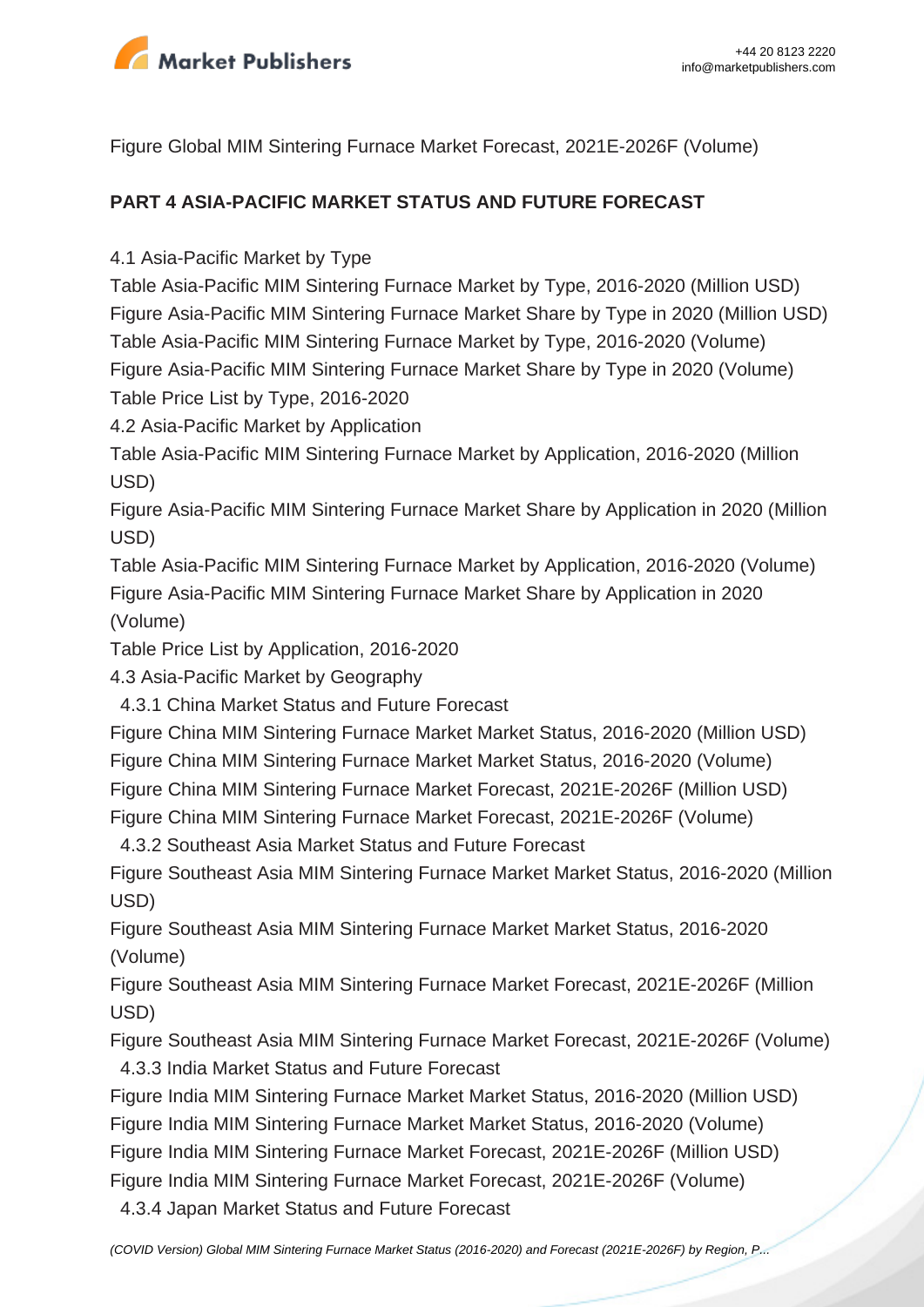

Figure Japan MIM Sintering Furnace Market Market Status, 2016-2020 (Million USD) Figure Japan MIM Sintering Furnace Market Market Status, 2016-2020 (Volume) Figure Japan MIM Sintering Furnace Market Forecast, 2021E-2026F (Million USD) Figure Japan MIM Sintering Furnace Market Forecast, 2021E-2026F (Volume)

4.3.5 Korea Market Status and Future Forecast

Figure Korea MIM Sintering Furnace Market Market Status, 2016-2020 (Million USD) Figure Korea MIM Sintering Furnace Market Market Status, 2016-2020 (Volume) Figure Korea MIM Sintering Furnace Market Forecast, 2021E-2026F (Million USD) Figure Korea MIM Sintering Furnace Market Forecast, 2021E-2026F (Volume)

4.3.6 Oceania Market Status and Future Forecast

Figure Oceania MIM Sintering Furnace Market Market Status, 2016-2020 (Million USD) Figure Oceania MIM Sintering Furnace Market Market Status, 2016-2020 (Volume) Figure Oceania MIM Sintering Furnace Market Forecast, 2021E-2026F (Million USD) Figure Oceania MIM Sintering Furnace Market Forecast, 2021E-2026F (Volume) 4.4 Asia-Pacific Market by Forecast

Figure Asia-Pacific MIM Sintering Furnace Market Forecast, 2021E-2026F (Million USD)

Figure Asia-Pacific MIM Sintering Furnace Market Forecast, 2021E-2026F (Volume)

## **PART 5 EUROPE MARKET STATUS AND FUTURE FORECAST**

5.1 Europe Market by Type

Table Europe MIM Sintering Furnace Market by Type, 2016-2020 (Million USD) Figure Europe MIM Sintering Furnace Market Share by Type in 2020 (Million USD) Table Europe MIM Sintering Furnace Market by Type, 2016-2020 (Volume) Figure Europe MIM Sintering Furnace Market Share by Type in 2020 (Volume) Table Price List by Type, 2016-2020

5.2 Europe Market by Application

Table Europe MIM Sintering Furnace Market by Application, 2016-2020 (Million USD) Figure Europe MIM Sintering Furnace Market Share by Application in 2020 (Million USD)

Table Europe MIM Sintering Furnace Market by Application, 2016-2020 (Volume) Figure Europe MIM Sintering Furnace Market Share by Application in 2020 (Volume) Table Price List by Application, 2016-2020

5.3 Europe Market by Geography

5.3.1 Germany Market Status and Future Forecast

Figure Germany MIM Sintering Furnace Market Market Status, 2016-2020 (Million USD) Figure Germany MIM Sintering Furnace Market Market Status, 2016-2020 (Volume) Figure Germany MIM Sintering Furnace Market Forecast, 2021E-2026F (Million USD)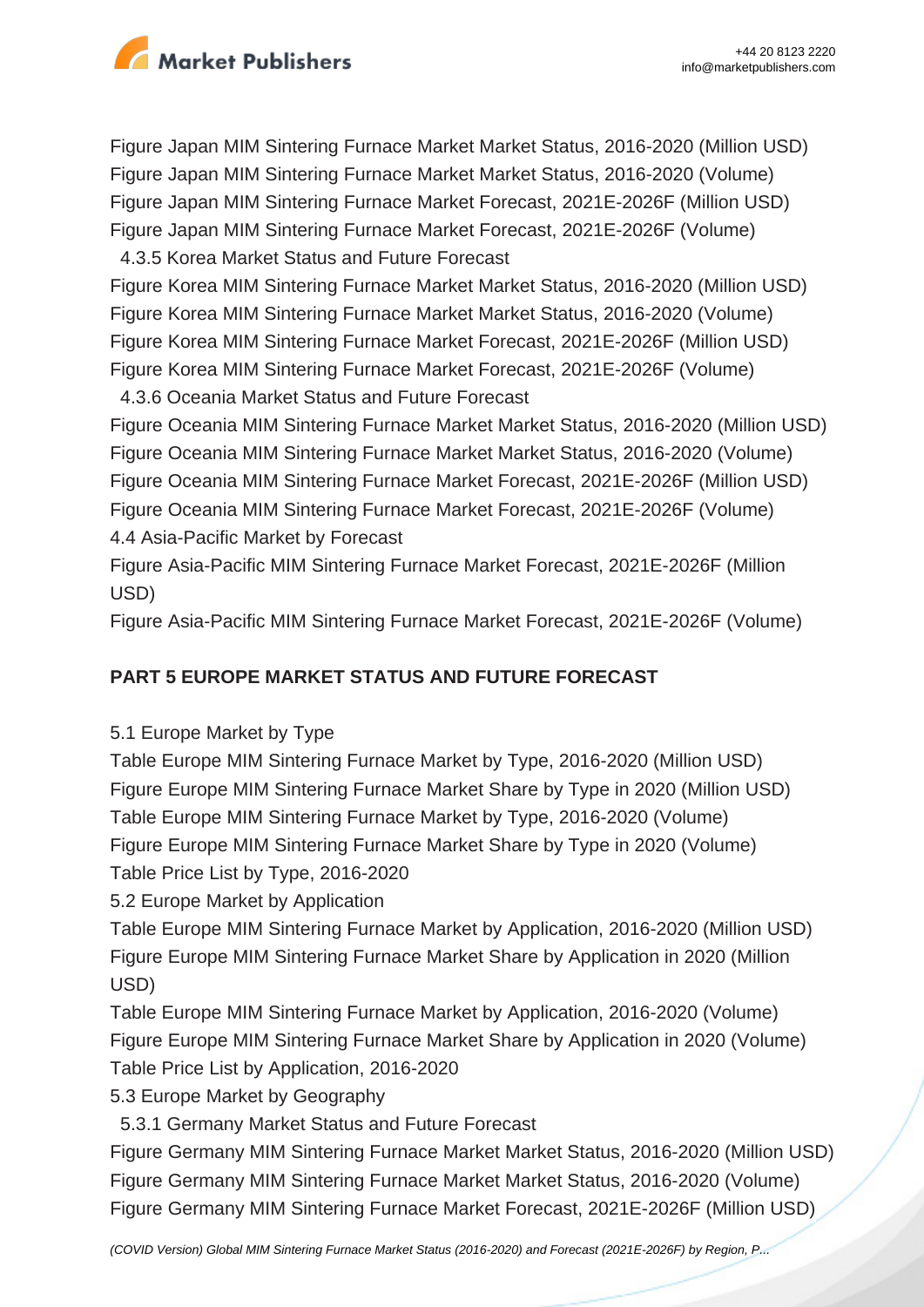

Figure Germany MIM Sintering Furnace Market Forecast, 2021E-2026F (Volume) 5.3.2 UK Market Status and Future Forecast

Figure UK MIM Sintering Furnace Market Market Status, 2016-2020 (Million USD) Figure UK MIM Sintering Furnace Market Market Status, 2016-2020 (Volume) Figure UK MIM Sintering Furnace Market Forecast, 2021E-2026F (Million USD) Figure UK MIM Sintering Furnace Market Forecast, 2021E-2026F (Volume)

5.3.3 France Market Status and Future Forecast

Figure France MIM Sintering Furnace Market Market Status, 2016-2020 (Million USD) Figure France MIM Sintering Furnace Market Market Status, 2016-2020 (Volume) Figure France MIM Sintering Furnace Market Forecast, 2021E-2026F (Million USD) Figure France MIM Sintering Furnace Market Forecast, 2021E-2026F (Volume)

5.3.4 Italy Market Status and Future Forecast

Figure Italy MIM Sintering Furnace Market Market Status, 2016-2020 (Million USD) Figure Italy MIM Sintering Furnace Market Market Status, 2016-2020 (Volume) Figure Italy MIM Sintering Furnace Market Forecast, 2021E-2026F (Million USD) Figure Italy MIM Sintering Furnace Market Forecast, 2021E-2026F (Volume)

5.3.5 Russia Market Status and Future Forecast

Figure Russia MIM Sintering Furnace Market Market Status, 2016-2020 (Million USD) Figure Russia MIM Sintering Furnace Market Market Status, 2016-2020 (Volume) Figure Russia MIM Sintering Furnace Market Forecast, 2021E-2026F (Million USD) Figure Russia MIM Sintering Furnace Market Forecast, 2021E-2026F (Volume) 5.3.6 Spain Market Status and Future Forecast

Figure Spain MIM Sintering Furnace Market Market Status, 2016-2020 (Million USD) Figure Spain MIM Sintering Furnace Market Market Status, 2016-2020 (Volume) Figure Spain MIM Sintering Furnace Market Forecast, 2021E-2026F (Million USD) Figure Spain MIM Sintering Furnace Market Forecast, 2021E-2026F (Volume)

5.3.6 Netherlands Market Status and Future Forecast

Figure Netherlands MIM Sintering Furnace Market Market Status, 2016-2020 (Million USD)

Figure Netherlands MIM Sintering Furnace Market Market Status, 2016-2020 (Volume) Figure Netherlands MIM Sintering Furnace Market Forecast, 2021E-2026F (Million USD)

Figure Netherlands MIM Sintering Furnace Market Forecast, 2021E-2026F (Volume) 5.3.7 Turkey Market Status and Future Forecast

Figure Turkey MIM Sintering Furnace Market Market Status, 2016-2020 (Million USD) Figure Turkey MIM Sintering Furnace Market Market Status, 2016-2020 (Volume) Figure Turkey MIM Sintering Furnace Market Forecast, 2021E-2026F (Million USD) Figure Turkey MIM Sintering Furnace Market Forecast, 2021E-2026F (Volume)

5.3.6 Switzerland Market Status and Future Forecast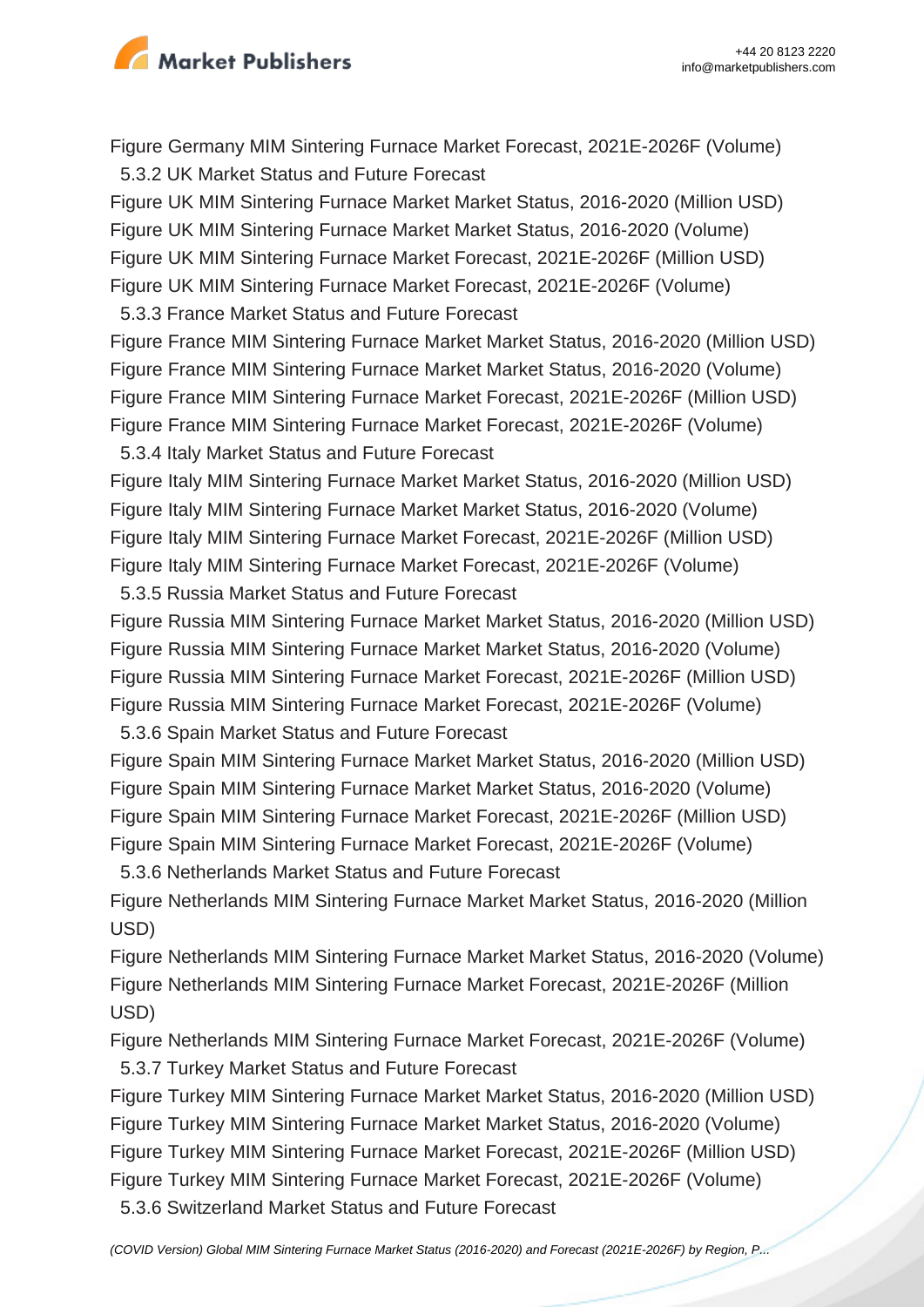

Figure Switzerland MIM Sintering Furnace Market Market Status, 2016-2020 (Million USD)

Figure Switzerland MIM Sintering Furnace Market Market Status, 2016-2020 (Volume) Figure Switzerland MIM Sintering Furnace Market Forecast, 2021E-2026F (Million USD) Figure Switzerland MIM Sintering Furnace Market Forecast, 2021E-2026F (Volume) 5.4 Europe Market by Forecast

Figure Europe MIM Sintering Furnace Market Forecast, 2021E-2026F (Million USD) Figure Europe MIM Sintering Furnace Market Forecast, 2021E-2026F (Volume)

## **PART 6 NORTH AMERICA MARKET STATUS AND FUTURE FORECAST**

6.1 North America Market by Type

Table North America MIM Sintering Furnace Market by Type, 2016-2020 (Million USD) Figure North America MIM Sintering Furnace Market Share by Type in 2020 (Million USD)

Table North America MIM Sintering Furnace Market by Type, 2016-2020 (Volume) Figure North America MIM Sintering Furnace Market Share by Type in 2020 (Volume) Table Price List by Type, 2016-2020

6.2 North America Market by Application

Table North America MIM Sintering Furnace Market by Application, 2016-2020 (Million USD)

Figure North America MIM Sintering Furnace Market Share by Application in 2020 (Million USD)

Table North America MIM Sintering Furnace Market by Application, 2016-2020 (Volume)

Figure North America MIM Sintering Furnace Market Share by Application in 2020 (Volume)

Table Price List by Application, 2016-2020

6.3 North America Market by Geography

6.3.1 United States Market Status and Future Forecast

Figure United States MIM Sintering Furnace Market Market Status, 2016-2020 (Million USD)

Figure United States MIM Sintering Furnace Market Market Status, 2016-2020 (Volume) Figure United States MIM Sintering Furnace Market Forecast, 2021E-2026F (Million USD)

Figure United States MIM Sintering Furnace Market Forecast, 2021E-2026F (Volume) 6.3.2 Canada Market Status and Future Forecast

Figure Canada MIM Sintering Furnace Market Market Status, 2016-2020 (Million USD) Figure Canada MIM Sintering Furnace Market Market Status, 2016-2020 (Volume)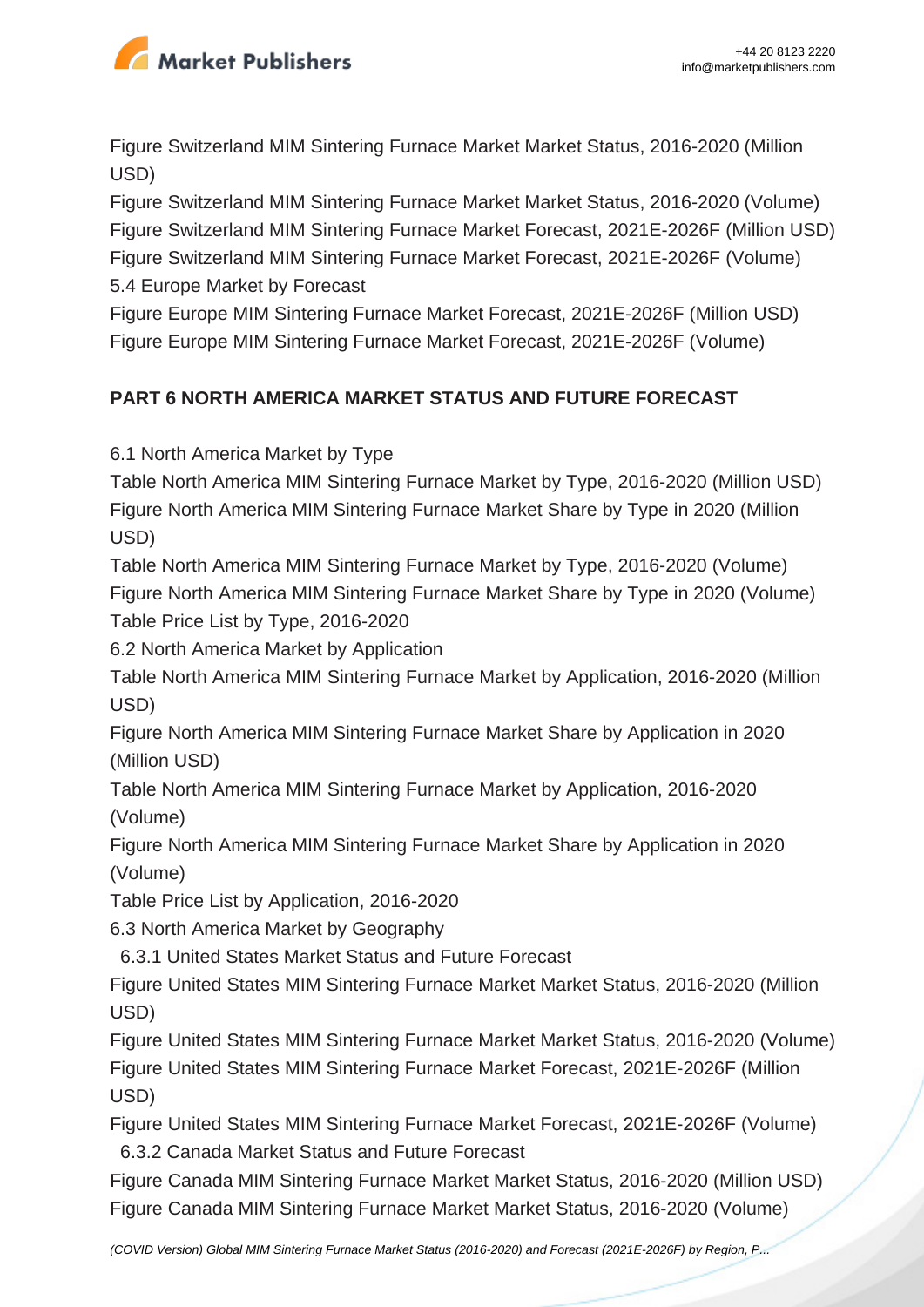

Figure Canada MIM Sintering Furnace Market Forecast, 2021E-2026F (Million USD) Figure Canada MIM Sintering Furnace Market Forecast, 2021E-2026F (Volume)

6.3.3 Mexico Market Status and Future Forecast

Figure Mexico MIM Sintering Furnace Market Market Status, 2016-2020 (Million USD) Figure Mexico MIM Sintering Furnace Market Market Status, 2016-2020 (Volume) Figure Mexico MIM Sintering Furnace Market Forecast, 2021E-2026F (Million USD) Figure Mexico MIM Sintering Furnace Market Forecast, 2021E-2026F (Volume) 6.4 North America Market by Forecast

Figure North America MIM Sintering Furnace Market Forecast, 2021E-2026F (Million USD)

Figure North America MIM Sintering Furnace Market Forecast, 2021E-2026F (Volume)

## **PART 7 SOUTH AMERICA MARKET STATUS AND FUTURE FORECAST**

7.1 South America Market by Type

Table South America MIM Sintering Furnace Market by Type, 2016-2020 (Million USD) Figure South America MIM Sintering Furnace Market Share by Type in 2020 (Million USD)

Table South America MIM Sintering Furnace Market by Type, 2016-2020 (Volume) Figure South America MIM Sintering Furnace Market Share by Type in 2020 (Volume) Table Price List by Type, 2016-2020

7.2 South America Market by Application

Table South America MIM Sintering Furnace Market by Application, 2016-2020 (Million USD)

Figure South America MIM Sintering Furnace Market Share by Application in 2020 (Million USD)

Table South America MIM Sintering Furnace Market by Application, 2016-2020 (Volume)

Figure South America MIM Sintering Furnace Market Share by Application in 2020 (Volume)

Table Price List by Application, 2016-2020

7.3 South America Market by Geography

7.3.1 Brazil Market Status and Future Forecast

Figure Brazil MIM Sintering Furnace Market Market Status, 2016-2020 (Million USD)

Figure Brazil MIM Sintering Furnace Market Market Status, 2016-2020 (Volume)

Figure Brazil MIM Sintering Furnace Market Forecast, 2021E-2026F (Million USD)

Figure Brazil MIM Sintering Furnace Market Forecast, 2021E-2026F (Volume)

7.3.2 Argentina Market Status and Future Forecast

Figure Argentina MIM Sintering Furnace Market Market Status, 2016-2020 (Million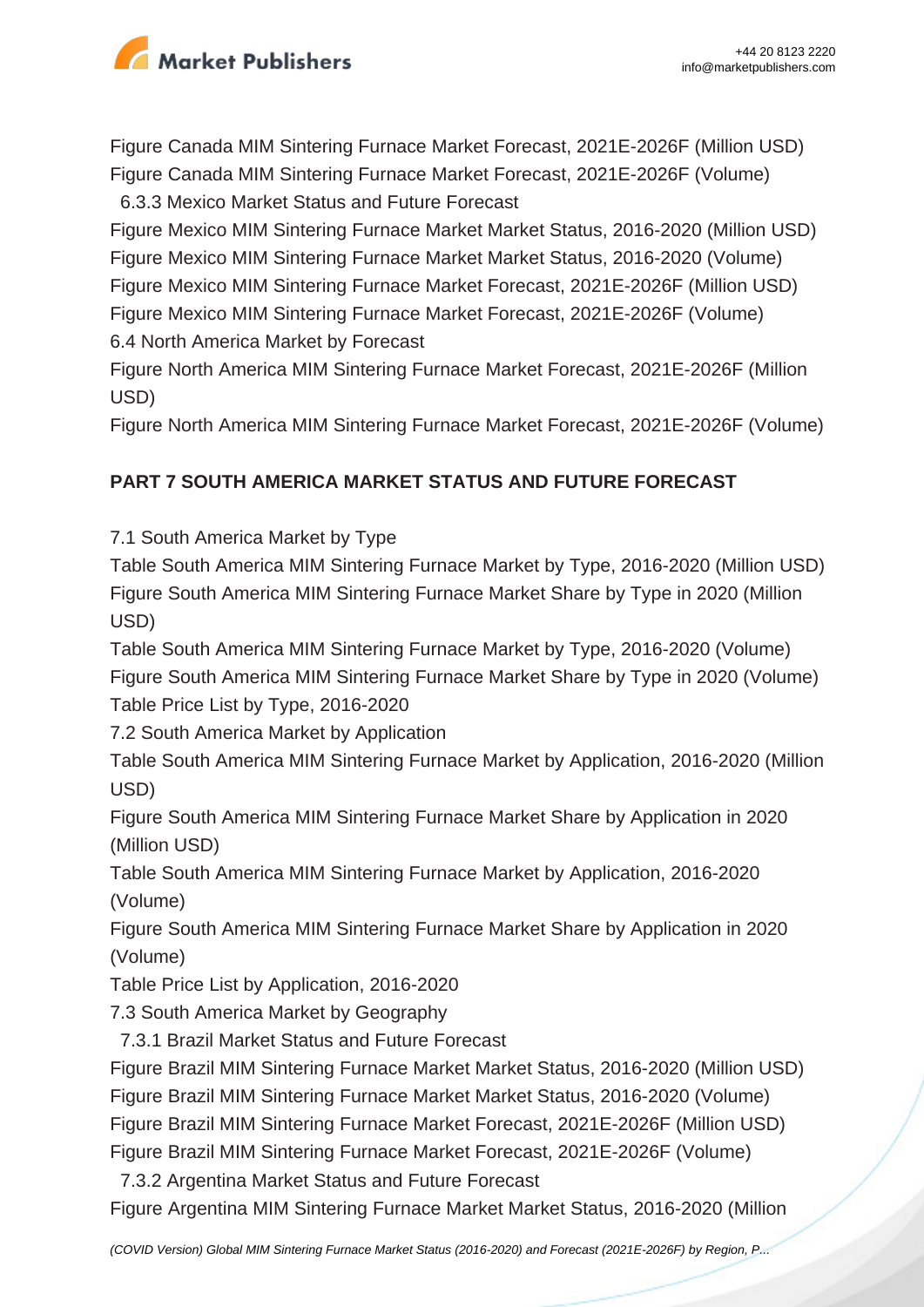

USD)

Figure Argentina MIM Sintering Furnace Market Market Status, 2016-2020 (Volume) Figure Argentina MIM Sintering Furnace Market Forecast, 2021E-2026F (Million USD) Figure Argentina MIM Sintering Furnace Market Forecast, 2021E-2026F (Volume)

7.3.3 Columbia Market Status and Future Forecast

Figure Columbia MIM Sintering Furnace Market Market Status, 2016-2020 (Million USD)

Figure Columbia MIM Sintering Furnace Market Market Status, 2016-2020 (Volume) Figure Columbia MIM Sintering Furnace Market Forecast, 2021E-2026F (Million USD) Figure Columbia MIM Sintering Furnace Market Forecast, 2021E-2026F (Volume)

7.3.4 Chile Market Status and Future Forecast

Figure Chile MIM Sintering Furnace Market Market Status, 2016-2020 (Million USD) Figure Chile MIM Sintering Furnace Market Market Status, 2016-2020 (Volume) Figure Chile MIM Sintering Furnace Market Forecast, 2021E-2026F (Million USD) Figure Chile MIM Sintering Furnace Market Forecast, 2021E-2026F (Volume)

7.3.5 Peru Market Status and Future Forecast

Figure Peru MIM Sintering Furnace Market Market Status, 2016-2020 (Million USD) Figure Peru MIM Sintering Furnace Market Market Status, 2016-2020 (Volume) Figure Peru MIM Sintering Furnace Market Forecast, 2021E-2026F (Million USD) Figure Peru MIM Sintering Furnace Market Forecast, 2021E-2026F (Volume)

7.4 South America Market by Forecast

Figure South America MIM Sintering Furnace Market Forecast, 2021E-2026F (Million USD)

Figure South America MIM Sintering Furnace Market Forecast, 2021E-2026F (Volume)

## **PART 8 MIDDLE EAST & AFRICA MARKET STATUS AND FUTURE FORECAST**

8.1 Middle East & Africa Market by Type

Table Middle East & Africa MIM Sintering Furnace Market by Type, 2016-2020 (Million USD)

Figure Middle East & Africa MIM Sintering Furnace Market Share by Type in 2020 (Million USD)

Table Middle East & Africa MIM Sintering Furnace Market by Type, 2016-2020 (Volume)

Figure Middle East & Africa MIM Sintering Furnace Market Share by Type in 2020 (Volume)

Table Price List by Type, 2016-2020

8.2 Middle East & Africa Market by Application

Table Middle East & Africa MIM Sintering Furnace Market by Application, 2016-2020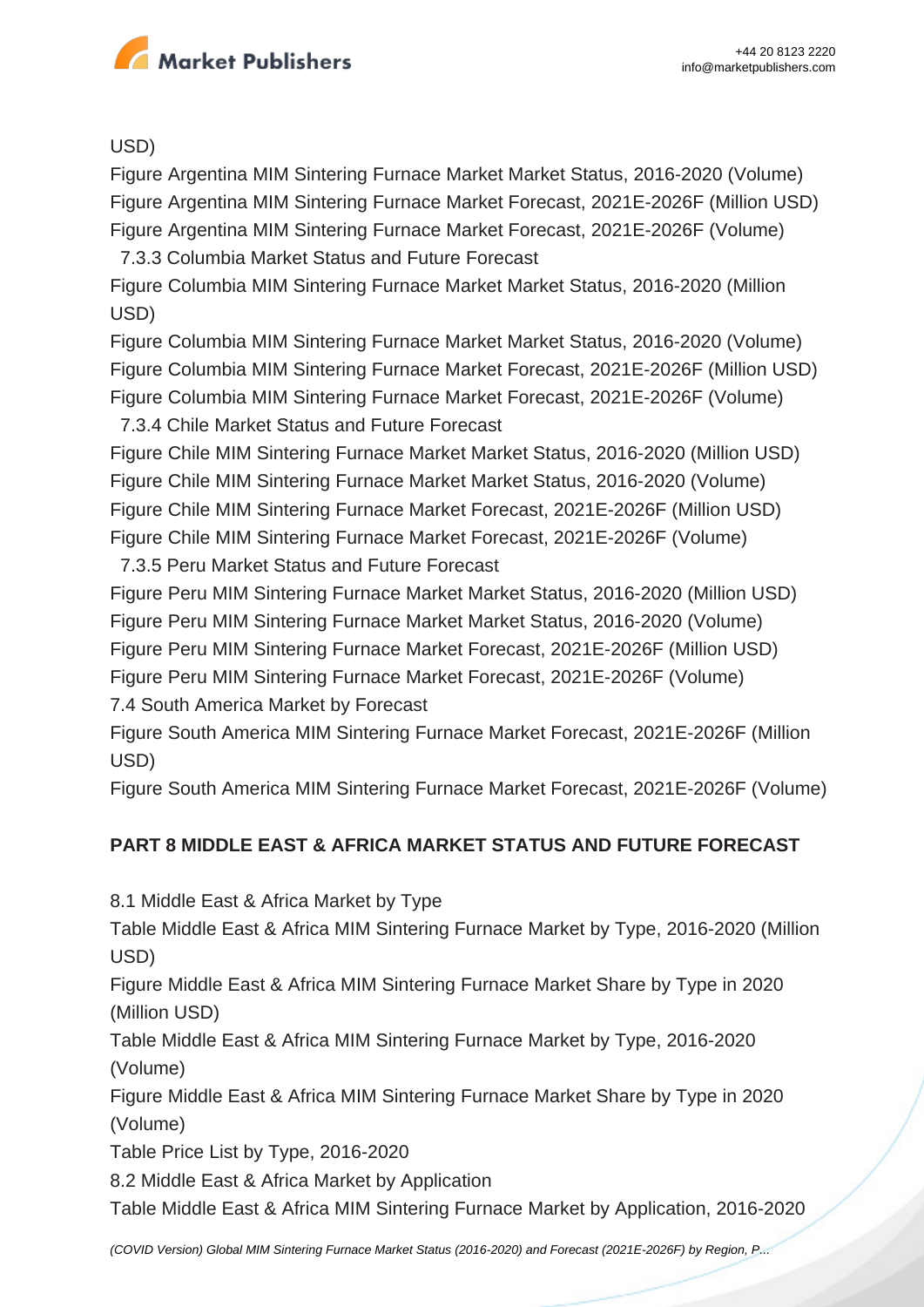

(Million USD)

Figure Middle East & Africa MIM Sintering Furnace Market Share by Application in 2020 (Million USD)

Table Middle East & Africa MIM Sintering Furnace Market by Application, 2016-2020 (Volume)

Figure Middle East & Africa MIM Sintering Furnace Market Share by Application in 2020 (Volume)

Table Price List by Application, 2016-2020

8.3 Middle East & Africa Market by Geography

8.3.1 GCC Market Status and Future Forecast

Figure GCC MIM Sintering Furnace Market Market Status, 2016-2020 (Million USD)

Figure GCC MIM Sintering Furnace Market Market Status, 2016-2020 (Volume)

Figure GCC MIM Sintering Furnace Market Forecast, 2021E-2026F (Million USD)

Figure GCC MIM Sintering Furnace Market Forecast, 2021E-2026F (Volume)

8.3.2 North Africa Market Status and Future Forecast

Figure North Africa MIM Sintering Furnace Market Market Status, 2016-2020 (Million USD)

Figure North Africa MIM Sintering Furnace Market Market Status, 2016-2020 (Volume) Figure North Africa MIM Sintering Furnace Market Forecast, 2021E-2026F (Million USD)

Figure North Africa MIM Sintering Furnace Market Forecast, 2021E-2026F (Volume) 8.3.3 South Africa Market Status and Future Forecast

Figure South Africa MIM Sintering Furnace Market Market Status, 2016-2020 (Million USD)

Figure South Africa MIM Sintering Furnace Market Market Status, 2016-2020 (Volume) Figure South Africa MIM Sintering Furnace Market Forecast, 2021E-2026F (Million USD)

Figure South Africa MIM Sintering Furnace Market Forecast, 2021E-2026F (Volume) 8.4 Middle East & Africa Market by Forecast

Figure Middle East & Africa MIM Sintering Furnace Market Forecast, 2021E-2026F (Million USD)

Figure Middle East & Africa MIM Sintering Furnace Market Forecast, 2021E-2026F (Volume)

## **PART 9 MARKET FEATURES**

9.1 Product Features

9.2 Price Features

9.3 Channel Features

[\(COVID Version\) Global MIM Sintering Furnace Market Status \(2016-2020\) and Forecast \(2021E-2026F\) by Region, P...](https://marketpublishers.com/report/industry/other_industries/covid-version-global-mim-sintering-furnace-market-status-2016-2020-n-forecast-2021e-2026f-by-region-product-type-end-use.html)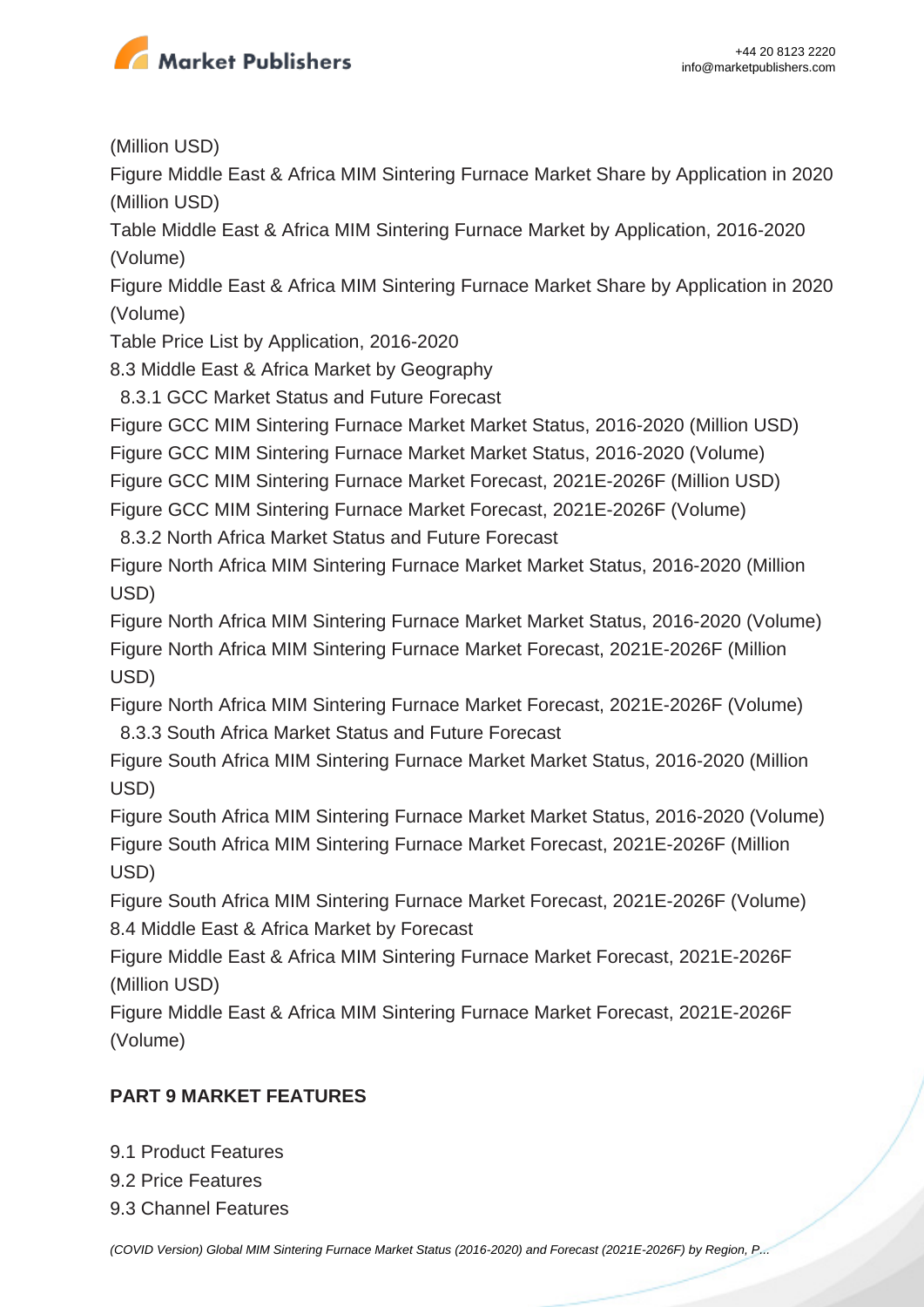

#### 9.4 Purchasing Features

### **PART 10 INVESTMENT OPPORTUNITY**

10.1 Regional Investment Opportunity 10.2 Industry Investment Opportunity

#### **PART 11 CORONAVIRUS IMPACT**

- 11.1 Impact on Industry Upstream
- 11.2 Impact on Industry Downstream
- 11.3 Impact on Industry Channels
- 11.4 Impact on Industry Competition
- 11.5 Impact on Industry Obtain Employment

#### **PART 12 CONCLUSION**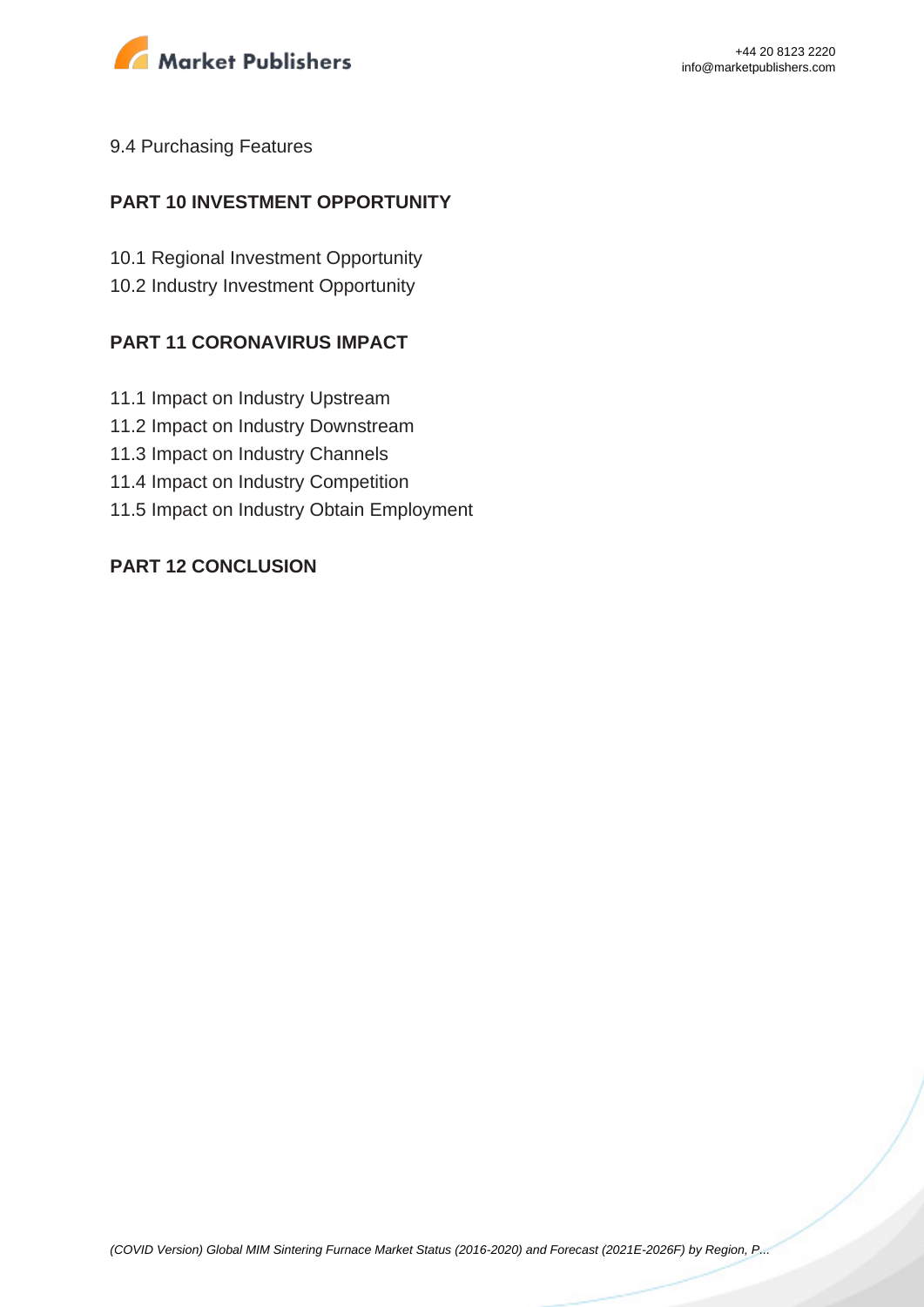

## **List Of Tables**

## **LIST OF TABLES**

Table Type of MIM Sintering Furnace Table Application of MIM Sintering Furnace Table Cremer Overview List Table MIM Sintering Furnace Business Operation of Cremer (Sales Revenue, Sales Volume, Price, Cost, Gross Margin) Table Machinery & Equipment Business Operation of CARBOLITE GERO (Sales Revenue, Sales Volume, Price, Cost, Gross Margin) Table Business Operation of ECM GROUP (Sales Revenue, Sales Volume, Price, Cost, Gross Margin) Table Volume Business Operation of Nabertherm (Sales Revenue, Sales Volume, Price, Cost, Gross Margin) Table xxx Business Operation of Seco/Warwick (Sales Revenue, Sales Volume, Price, Cost, Gross Margin) Table xx% Business Operation of BMI Fours Industriels (Sales Revenue, Sales Volume, Price, Cost, Gross Margin) Table 17 Business Operation of TAV (Sales Revenue, Sales Volume, Price, Cost, Gross Margin) Table 3 Business Operation of The Furnace Source (Sales Revenue, Sales Volume, Price, Cost, Gross Margin) Table 0 Business Operation of IPVA (Sales Revenue, Sales Volume, Price, Cost, Gross Margin) Table 2 Business Operation of Ipsen (Sales Revenue, Sales Volume, Price, Cost, Gross Margin) Table 1800 Business Operation of TISOMA (Sales Revenue, Sales Volume, Price, Cost, Gross Margin) Table 2160 Business Operation of Shimadzu (Sales Revenue, Cost, Gross Margin) Table 2810 Business Operation of CM Furnaces (Sales Revenue, Sales Volume, Price, Cost, Gross Margin) Table 88 Business Operation of Elnik Systems, LLC. (Sales Revenue, Cost, Gross Margin) Table Business Operation of Materials Research Furnaces (Sales Revenue, Cost, Gross Margin) Table Business Operation of AVS, Inc (Sales Revenue, Cost, Gross Margin) Table Business Operation of Ningbo Hiper Vacuum Technology Co.,Ltd (Sales Revenue, Cost, Gross Margin) Table Business Operation of Sinterzone (Sales Revenue, Cost, Gross Margin)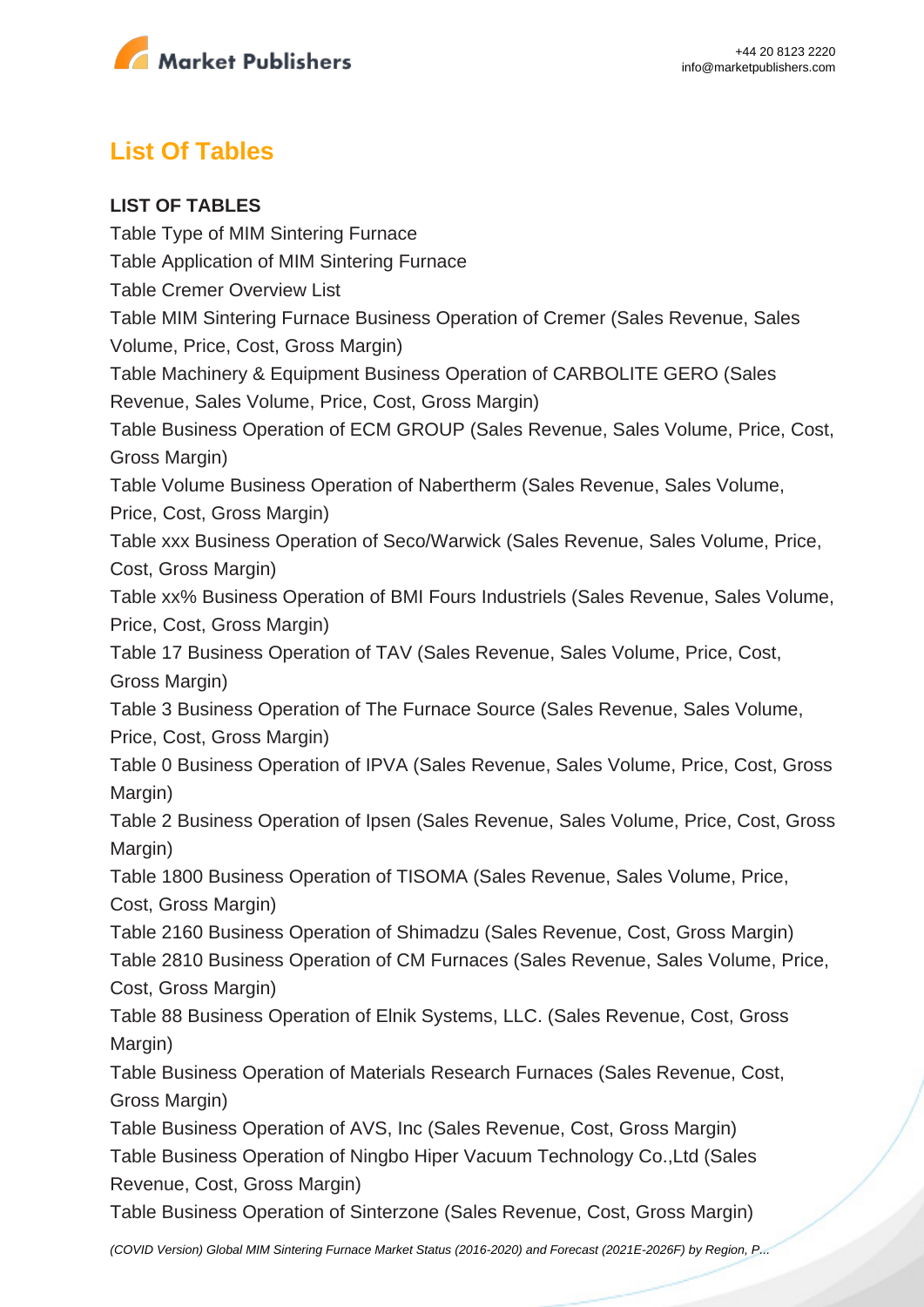

Table Business Operation of ACME (Sales Revenue, Cost, Gross Margin) Table Business Operation of LINGQI (Sales Revenue, Cost, Gross Margin) Table Business Operation of Haoyue (Sales Revenue, Cost, Gross Margin) Table Business Operation of Jutatech (Sales Revenue, Cost, Gross Margin) Table Business Operation of Meige (Sales Revenue, Cost, Gross Margin) Table Global MIM Sintering Furnace Market by Region, 2016-2020 (Million USD) Table Global MIM Sintering Furnace Market by Region, 2016-2020 (Volume) Table Price List by Region, 2016-2020 Table Global MIM Sintering Furnace Market by Company, 2016-2020 (Million USD) Table Global MIM Sintering Furnace Market by Company, 2016-2020 (Volume) Table Price List by Company, 2016-2020 Table Global MIM Sintering Furnace Market by Type, 2016-2020 (Million USD) Table Global MIM Sintering Furnace Market by Type, 2016-2020 (Volume) Table Price List by Type, 2016-2020 Table Global MIM Sintering Furnace Market by Application, 2016-2020 (Million USD) Table Global MIM Sintering Furnace Market by Application, 2016-2020 (Volume) Table Price List by Application, 2016-2020 Table Asia-Pacific MIM Sintering Furnace Market by Type, 2016-2020 (Million USD) Table Asia-Pacific MIM Sintering Furnace Market by Type, 2016-2020 (Volume) Table Price List by Type, 2016-2020 Table Asia-Pacific MIM Sintering Furnace Market by Application, 2016-2020 (Million USD) Table Asia-Pacific MIM Sintering Furnace Market by Application, 2016-2020 (Volume) Table Price List by Application, 2016-2020 Table Europe MIM Sintering Furnace Market by Type, 2016-2020 (Million USD) Table Europe MIM Sintering Furnace Market by Type, 2016-2020 (Volume) Table Price List by Type, 2016-2020 Table Europe MIM Sintering Furnace Market by Application, 2016-2020 (Million USD) Table Europe MIM Sintering Furnace Market by Application, 2016-2020 (Volume) Table Price List by Application, 2016-2020 Table North America MIM Sintering Furnace Market by Type, 2016-2020 (Million USD) Table North America MIM Sintering Furnace Market by Type, 2016-2020 (Volume) Table Price List by Type, 2016-2020 Table North America MIM Sintering Furnace Market by Application, 2016-2020 (Million USD) Table North America MIM Sintering Furnace Market by Application, 2016-2020 (Volume) Table Price List by Application, 2016-2020

Table South America MIM Sintering Furnace Market by Type, 2016-2020 (Million USD)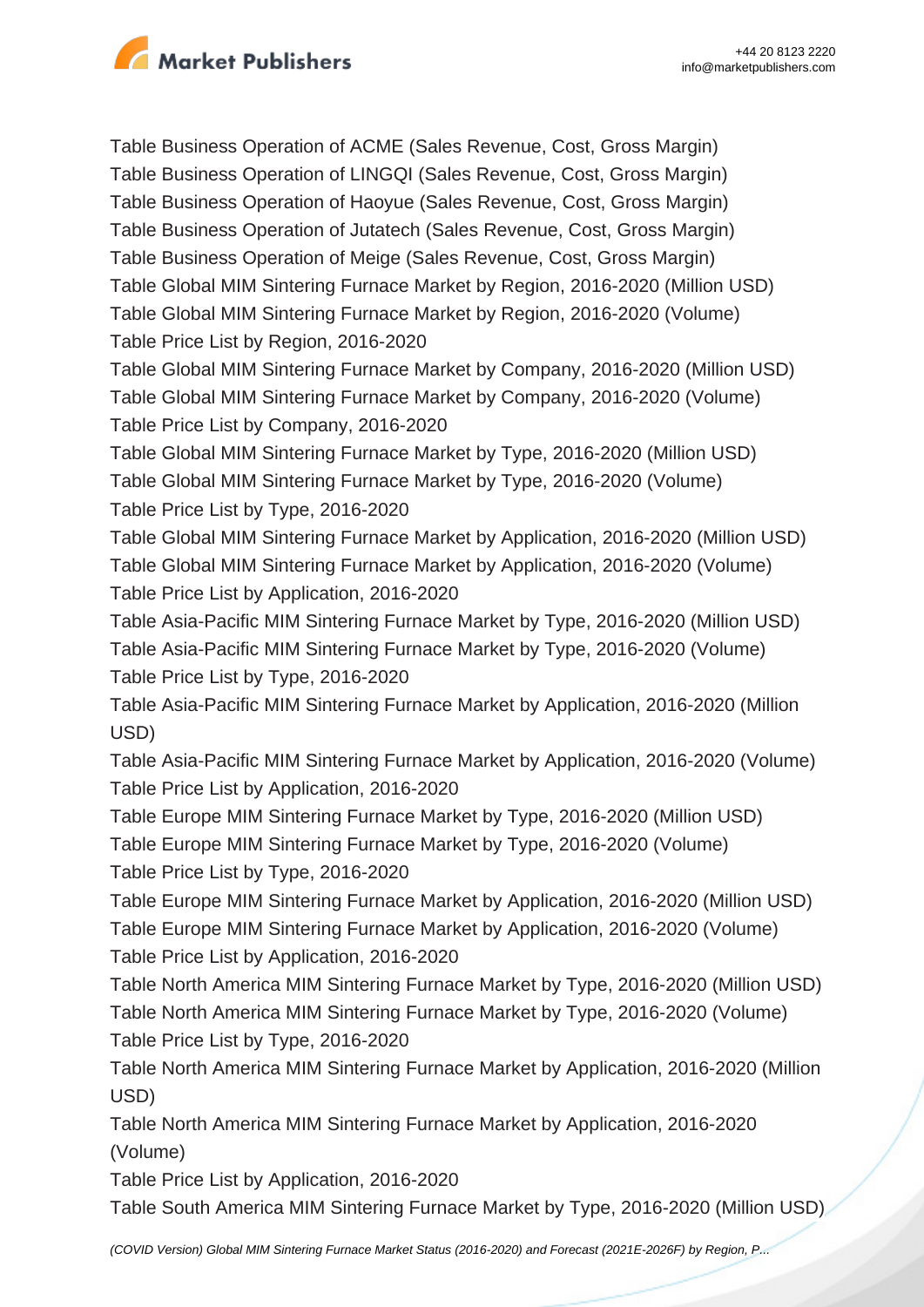

Table South America MIM Sintering Furnace Market by Type, 2016-2020 (Volume) Table Price List by Type, 2016-2020

Table South America MIM Sintering Furnace Market by Application, 2016-2020 (Million USD)

Table South America MIM Sintering Furnace Market by Application, 2016-2020 (Volume)

Table Price List by Application, 2016-2020

Table Middle East & Africa MIM Sintering Furnace Market by Type, 2016-2020 (Million USD)

Table Middle East & Africa MIM Sintering Furnace Market by Type, 2016-2020 (Volume)

Table Price List by Type, 2016-2020

Table Middle East & Africa MIM Sintering Furnace Market by Application, 2016-2020 (Million USD)

Table Middle East & Africa MIM Sintering Furnace Market by Application, 2016-2020 (Volume)

Table Price List by Application, 2016-2020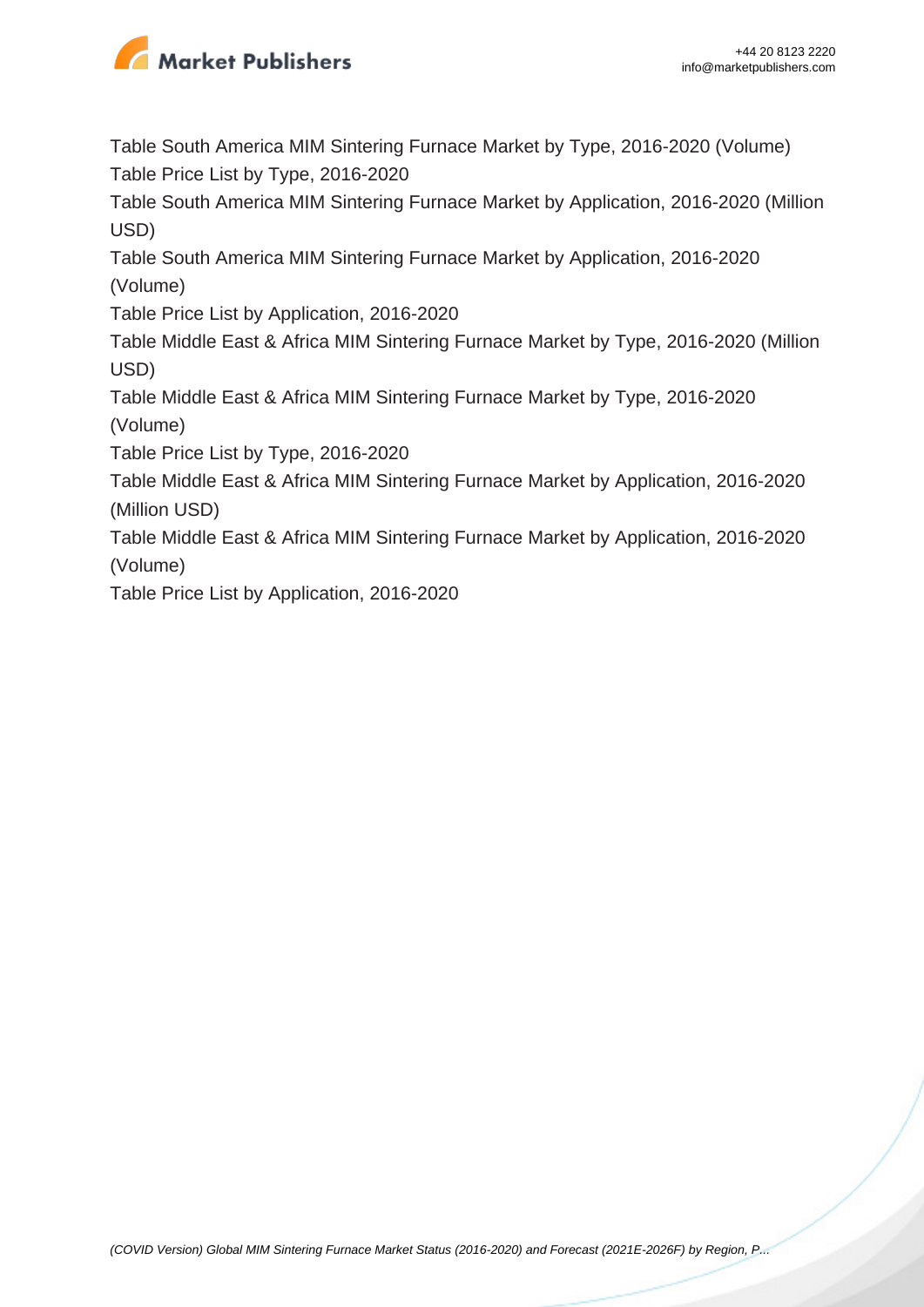

## **List Of Figures**

#### **LIST OF FIGURES**

Figure Global MIM Sintering Furnace Market Share by Type in 2020 Figure Global MIM Sintering Furnace Market Share by Application in 2020 Figure Global MIM Sintering Furnace Market Share by Region in 2020 Figure Asia MIM Sintering Furnace Market Share by Region in 2020 Figure Global MIM Sintering Furnace Market Share by Region in 2020 (Million USD) Figure Global MIM Sintering Furnace Market Share by Region in 2020 (Volume) Figure Global MIM Sintering Furnace Market Share by Company in 2020 (Million USD) Figure Global MIM Sintering Furnace Market Share by Company in 2020 (Volume) Figure Global MIM Sintering Furnace Market Share by Type in 2020 (Million USD) Figure Global MIM Sintering Furnace Market Share by Type in 2020 (Volume) Figure Global MIM Sintering Furnace Market Share by Application in 2020 (Million USD) Figure Global MIM Sintering Furnace Market Share by Application in 2020 (Volume) Figure Global MIM Sintering Furnace Market Forecast, 2021E-2026F (Million USD) Figure Global MIM Sintering Furnace Market Forecast, 2021E-2026F (Volume) Figure Asia-Pacific MIM Sintering Furnace Market Share by Type in 2020 (Million USD) Figure Asia-Pacific MIM Sintering Furnace Market Share by Type in 2020 (Volume) Figure Asia-Pacific MIM Sintering Furnace Market Share by Application in 2020 (Million USD)

Figure Asia-Pacific MIM Sintering Furnace Market Share by Application in 2020 (Volume)

Figure China MIM Sintering Furnace Market Market Status, 2016-2020 (Million USD) Figure China MIM Sintering Furnace Market Market Status, 2016-2020 (Volume) Figure China MIM Sintering Furnace Market Forecast, 2021E-2026F (Million USD) Figure China MIM Sintering Furnace Market Forecast, 2021E-2026F (Volume) Figure Southeast Asia MIM Sintering Furnace Market Market Status, 2016-2020 (Million USD)

Figure Southeast Asia MIM Sintering Furnace Market Market Status, 2016-2020 (Volume)

Figure Southeast Asia MIM Sintering Furnace Market Forecast, 2021E-2026F (Million USD)

Figure Southeast Asia MIM Sintering Furnace Market Forecast, 2021E-2026F (Volume) Figure India MIM Sintering Furnace Market Market Status, 2016-2020 (Million USD) Figure India MIM Sintering Furnace Market Market Status, 2016-2020 (Volume) Figure India MIM Sintering Furnace Market Forecast, 2021E-2026F (Million USD) Figure India MIM Sintering Furnace Market Forecast, 2021E-2026F (Volume) Figure Japan MIM Sintering Furnace Market Market Status, 2016-2020 (Million USD)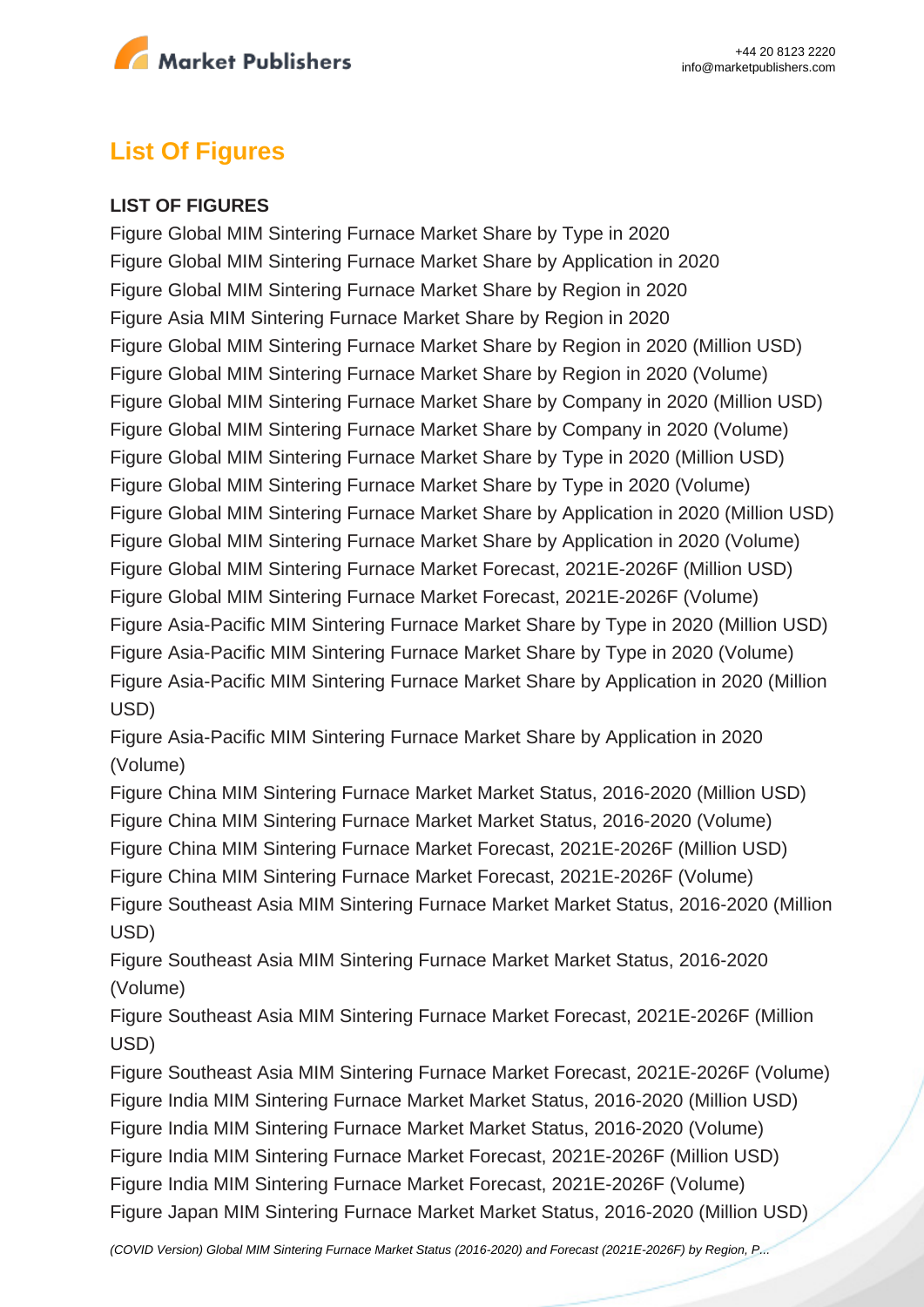

Figure Japan MIM Sintering Furnace Market Market Status, 2016-2020 (Volume) Figure Japan MIM Sintering Furnace Market Forecast, 2021E-2026F (Million USD) Figure Japan MIM Sintering Furnace Market Forecast, 2021E-2026F (Volume) Figure Korea MIM Sintering Furnace Market Market Status, 2016-2020 (Million USD) Figure Korea MIM Sintering Furnace Market Market Status, 2016-2020 (Volume) Figure Korea MIM Sintering Furnace Market Forecast, 2021E-2026F (Million USD) Figure Korea MIM Sintering Furnace Market Forecast, 2021E-2026F (Volume) Figure Oceania MIM Sintering Furnace Market Market Status, 2016-2020 (Million USD) Figure Oceania MIM Sintering Furnace Market Market Status, 2016-2020 (Volume) Figure Oceania MIM Sintering Furnace Market Forecast, 2021E-2026F (Million USD) Figure Oceania MIM Sintering Furnace Market Forecast, 2021E-2026F (Volume) Figure Asia-Pacific MIM Sintering Furnace Market Forecast, 2021E-2026F (Million USD)

Figure Asia-Pacific MIM Sintering Furnace Market Forecast, 2021E-2026F (Volume) Figure Europe MIM Sintering Furnace Market Share by Type in 2020 (Million USD) Figure Europe MIM Sintering Furnace Market Share by Type in 2020 (Volume) Figure Europe MIM Sintering Furnace Market Share by Application in 2020 (Million USD)

Figure Europe MIM Sintering Furnace Market Share by Application in 2020 (Volume) Figure Germany MIM Sintering Furnace Market Market Status, 2016-2020 (Million USD) Figure Germany MIM Sintering Furnace Market Market Status, 2016-2020 (Volume) Figure Germany MIM Sintering Furnace Market Forecast, 2021E-2026F (Million USD) Figure Germany MIM Sintering Furnace Market Forecast, 2021E-2026F (Volume) Figure UK MIM Sintering Furnace Market Market Status, 2016-2020 (Million USD) Figure UK MIM Sintering Furnace Market Market Status, 2016-2020 (Volume) Figure UK MIM Sintering Furnace Market Forecast, 2021E-2026F (Million USD) Figure UK MIM Sintering Furnace Market Forecast, 2021E-2026F (Volume) Figure France MIM Sintering Furnace Market Market Status, 2016-2020 (Million USD) Figure France MIM Sintering Furnace Market Market Status, 2016-2020 (Volume) Figure France MIM Sintering Furnace Market Forecast, 2021E-2026F (Million USD) Figure France MIM Sintering Furnace Market Forecast, 2021E-2026F (Volume) Figure Italy MIM Sintering Furnace Market Market Status, 2016-2020 (Million USD) Figure Italy MIM Sintering Furnace Market Market Status, 2016-2020 (Volume) Figure Italy MIM Sintering Furnace Market Forecast, 2021E-2026F (Million USD) Figure Italy MIM Sintering Furnace Market Forecast, 2021E-2026F (Volume) Figure Russia MIM Sintering Furnace Market Market Status, 2016-2020 (Million USD) Figure Russia MIM Sintering Furnace Market Market Status, 2016-2020 (Volume) Figure Russia MIM Sintering Furnace Market Forecast, 2021E-2026F (Million USD) Figure Russia MIM Sintering Furnace Market Forecast, 2021E-2026F (Volume)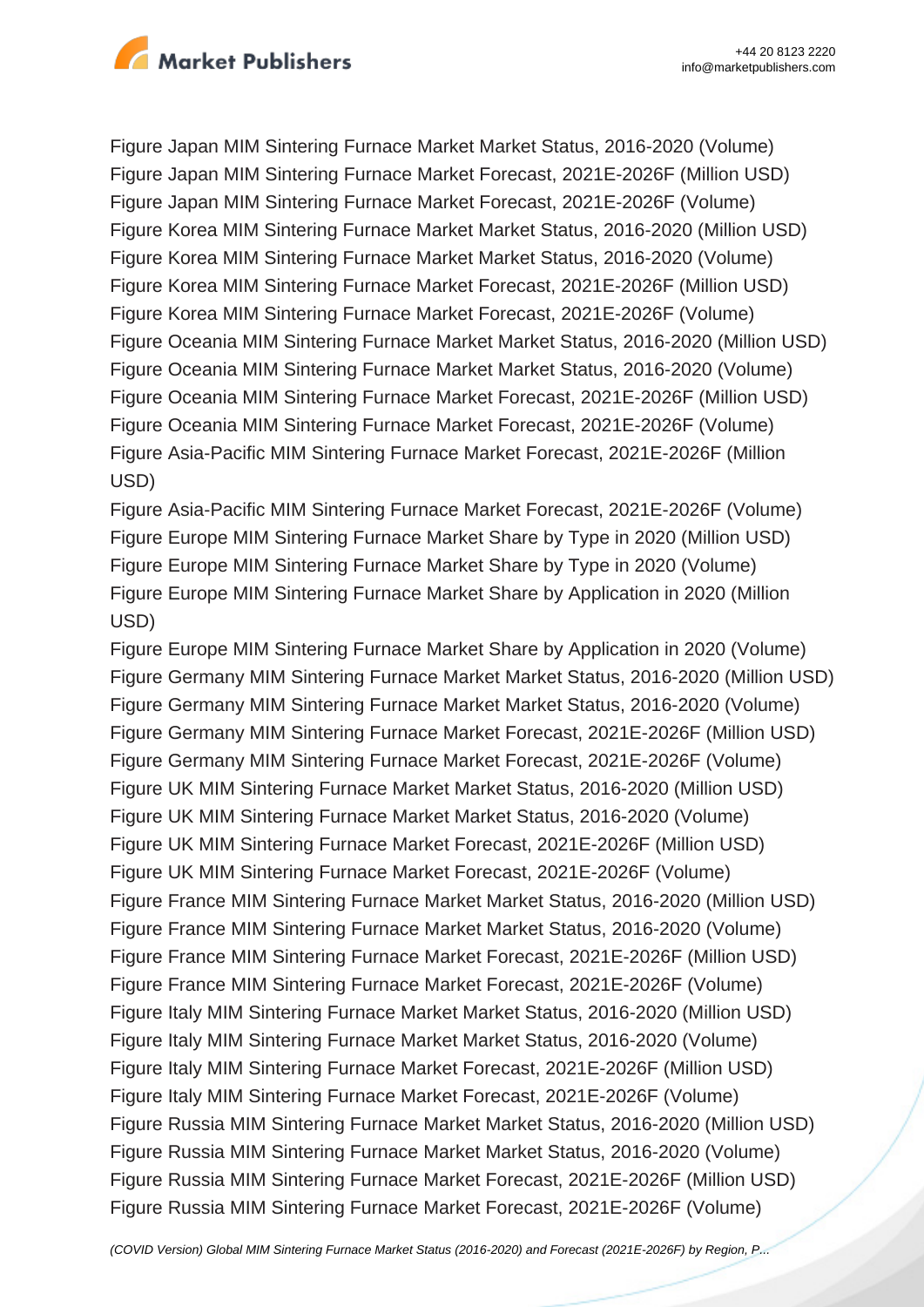

Figure Spain MIM Sintering Furnace Market Market Status, 2016-2020 (Million USD) Figure Spain MIM Sintering Furnace Market Market Status, 2016-2020 (Volume) Figure Spain MIM Sintering Furnace Market Forecast, 2021E-2026F (Million USD) Figure Spain MIM Sintering Furnace Market Forecast, 2021E-2026F (Volume) Figure Netherlands MIM Sintering Furnace Market Market Status, 2016-2020 (Million USD)

Figure Netherlands MIM Sintering Furnace Market Market Status, 2016-2020 (Volume) Figure Netherlands MIM Sintering Furnace Market Forecast, 2021E-2026F (Million USD)

Figure Netherlands MIM Sintering Furnace Market Forecast, 2021E-2026F (Volume) Figure Turkey MIM Sintering Furnace Market Market Status, 2016-2020 (Million USD) Figure Turkey MIM Sintering Furnace Market Market Status, 2016-2020 (Volume) Figure Turkey MIM Sintering Furnace Market Forecast, 2021E-2026F (Million USD) Figure Turkey MIM Sintering Furnace Market Forecast, 2021E-2026F (Volume) Figure Switzerland MIM Sintering Furnace Market Market Status, 2016-2020 (Million USD)

Figure Switzerland MIM Sintering Furnace Market Market Status, 2016-2020 (Volume) Figure Switzerland MIM Sintering Furnace Market Forecast, 2021E-2026F (Million USD) Figure Switzerland MIM Sintering Furnace Market Forecast, 2021E-2026F (Volume) Figure Europe MIM Sintering Furnace Market Forecast, 2021E-2026F (Million USD) Figure Europe MIM Sintering Furnace Market Forecast, 2021E-2026F (Volume) Figure North America MIM Sintering Furnace Market Share by Type in 2020 (Million USD)

Figure North America MIM Sintering Furnace Market Share by Type in 2020 (Volume) Figure North America MIM Sintering Furnace Market Share by Application in 2020 (Million USD)

Figure North America MIM Sintering Furnace Market Share by Application in 2020 (Volume)

Figure United States MIM Sintering Furnace Market Market Status, 2016-2020 (Million USD)

Figure United States MIM Sintering Furnace Market Market Status, 2016-2020 (Volume) Figure United States MIM Sintering Furnace Market Forecast, 2021E-2026F (Million USD)

Figure United States MIM Sintering Furnace Market Forecast, 2021E-2026F (Volume) Figure Canada MIM Sintering Furnace Market Market Status, 2016-2020 (Million USD) Figure Canada MIM Sintering Furnace Market Market Status, 2016-2020 (Volume) Figure Canada MIM Sintering Furnace Market Forecast, 2021E-2026F (Million USD) Figure Canada MIM Sintering Furnace Market Forecast, 2021E-2026F (Volume) Figure Mexico MIM Sintering Furnace Market Market Status, 2016-2020 (Million USD)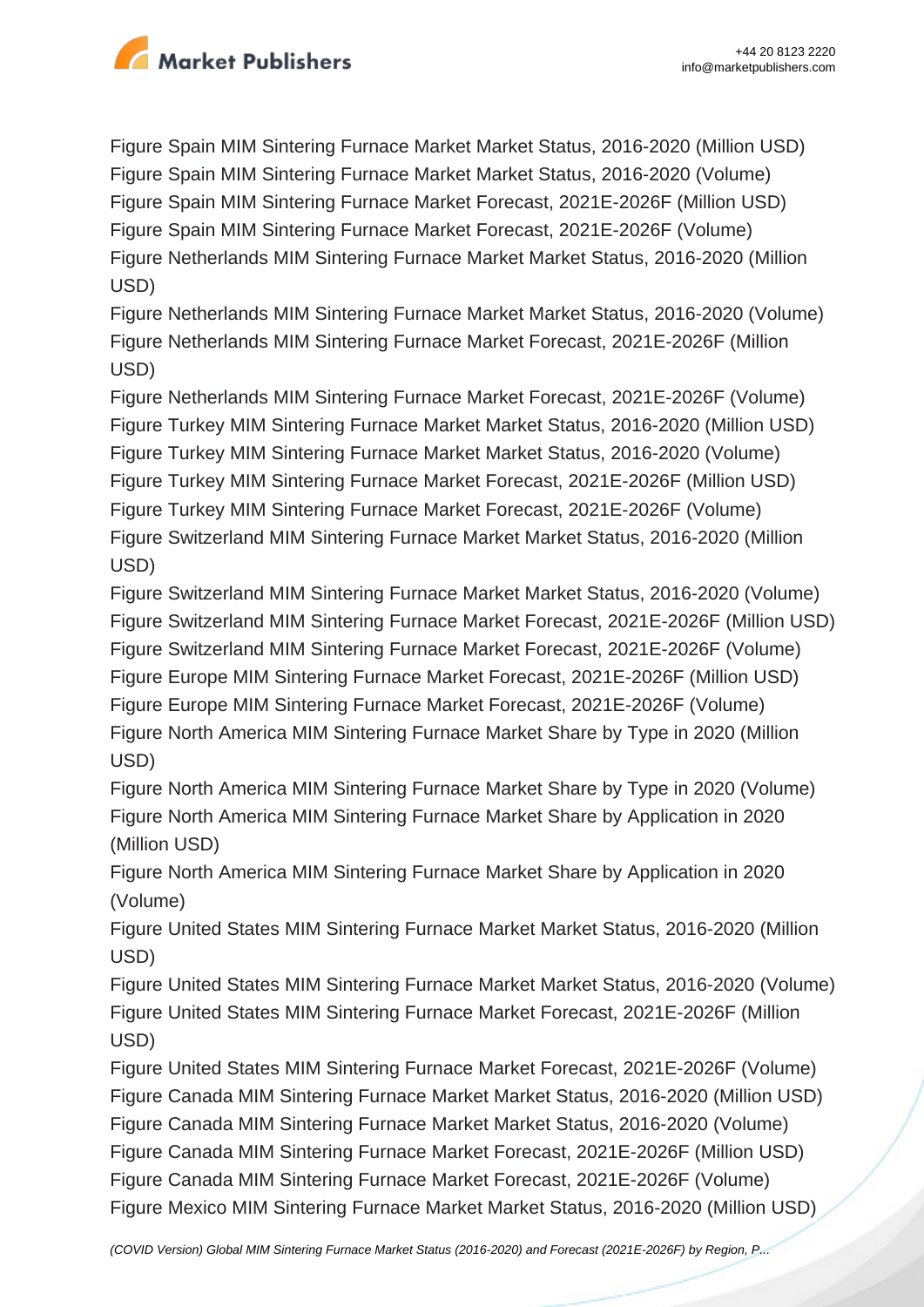

Figure Mexico MIM Sintering Furnace Market Market Status, 2016-2020 (Volume) Figure Mexico MIM Sintering Furnace Market Forecast, 2021E-2026F (Million USD) Figure Mexico MIM Sintering Furnace Market Forecast, 2021E-2026F (Volume) Figure North America MIM Sintering Furnace Market Forecast, 2021E-2026F (Million USD)

Figure North America MIM Sintering Furnace Market Forecast, 2021E-2026F (Volume) Figure South America MIM Sintering Furnace Market Share by Type in 2020 (Million USD)

Figure South America MIM Sintering Furnace Market Share by Type in 2020 (Volume) Figure South America MIM Sintering Furnace Market Share by Application in 2020 (Million USD)

Figure South America MIM Sintering Furnace Market Share by Application in 2020 (Volume)

Figure Brazil MIM Sintering Furnace Market Market Status, 2016-2020 (Million USD) Figure Brazil MIM Sintering Furnace Market Market Status, 2016-2020 (Volume) Figure Brazil MIM Sintering Furnace Market Forecast, 2021E-2026F (Million USD) Figure Brazil MIM Sintering Furnace Market Forecast, 2021E-2026F (Volume) Figure Argentina MIM Sintering Furnace Market Market Status, 2016-2020 (Million USD)

Figure Argentina MIM Sintering Furnace Market Market Status, 2016-2020 (Volume) Figure Argentina MIM Sintering Furnace Market Forecast, 2021E-2026F (Million USD) Figure Argentina MIM Sintering Furnace Market Forecast, 2021E-2026F (Volume) Figure Columbia MIM Sintering Furnace Market Market Status, 2016-2020 (Million USD)

Figure Columbia MIM Sintering Furnace Market Market Status, 2016-2020 (Volume) Figure Columbia MIM Sintering Furnace Market Forecast, 2021E-2026F (Million USD) Figure Columbia MIM Sintering Furnace Market Forecast, 2021E-2026F (Volume) Figure Chile MIM Sintering Furnace Market Market Status, 2016-2020 (Million USD) Figure Chile MIM Sintering Furnace Market Market Status, 2016-2020 (Volume) Figure Chile MIM Sintering Furnace Market Forecast, 2021E-2026F (Million USD) Figure Chile MIM Sintering Furnace Market Forecast, 2021E-2026F (Volume) Figure Peru MIM Sintering Furnace Market Market Status, 2016-2020 (Million USD) Figure Peru MIM Sintering Furnace Market Market Status, 2016-2020 (Volume) Figure Peru MIM Sintering Furnace Market Forecast, 2021E-2026F (Million USD) Figure Peru MIM Sintering Furnace Market Forecast, 2021E-2026F (Volume) Figure South America MIM Sintering Furnace Market Forecast, 2021E-2026F (Million USD)

Figure South America MIM Sintering Furnace Market Forecast, 2021E-2026F (Volume) Figure Middle East & Africa MIM Sintering Furnace Market Share by Type in 2020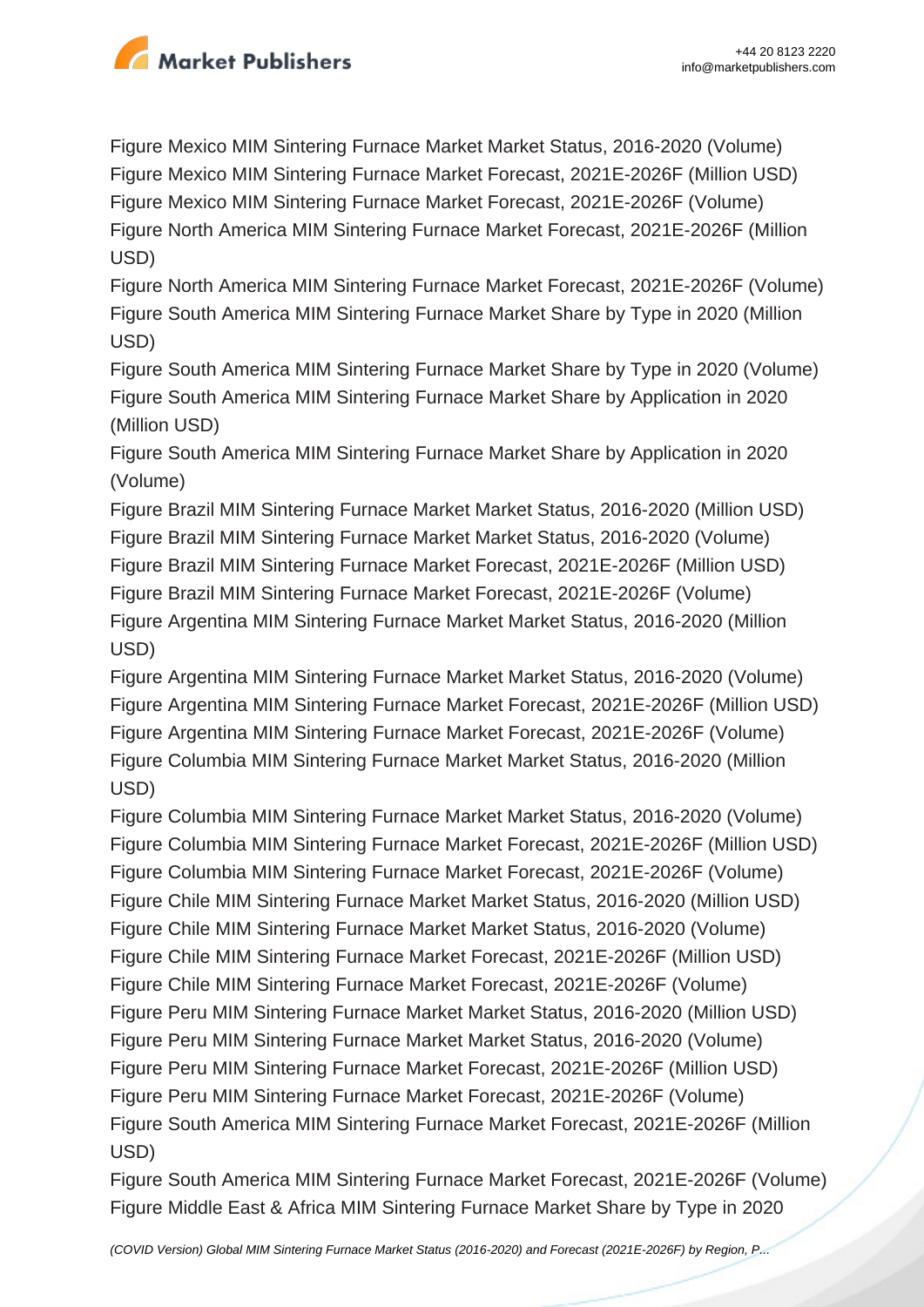

(Million USD)

Figure Middle East & Africa MIM Sintering Furnace Market Share by Type in 2020 (Volume)

Figure Middle East & Africa MIM Sintering Furnace Market Share by Application in 2020 (Million USD)

Figure Middle East & Africa MIM Sintering Furnace Market Share by Application in 2020 (Volume)

Figure GCC MIM Sintering Furnace Market Market Status, 2016-2020 (Million USD) Figure GCC MIM Sintering Furnace Market Market Status, 2016-2020 (Volume)

Figure GCC MIM Sintering Furnace Market Forecast, 2021E-2026F (Million USD)

Figure GCC MIM Sintering Furnace Market Forecast, 2021E-2026F (Volume)

Figure North Africa MIM Sintering Furnace Market Market Status, 2016-2020 (Million USD)

Figure North Africa MIM Sintering Furnace Market Market Status, 2016-2020 (Volume) Figure North Africa MIM Sintering Furnace Market Forecast, 2021E-2026F (Million USD)

Figure North Africa MIM Sintering Furnace Market Forecast, 2021E-2026F (Volume) Figure South Africa MIM Sintering Furnace Market Market Status, 2016-2020 (Million USD)

Figure South Africa MIM Sintering Furnace Market Market Status, 2016-2020 (Volume) Figure South Africa MIM Sintering Furnace Market Forecast, 2021E-2026F (Million USD)

Figure South Africa MIM Sintering Furnace Market Forecast, 2021E-2026F (Volume) Figure Middle East & Africa MIM Sintering Furnace Market Forecast, 2021E-2026F (Million USD)

Figure Middle East & Africa MIM Sintering Furnace Market Forecast, 2021E-2026F (Volume)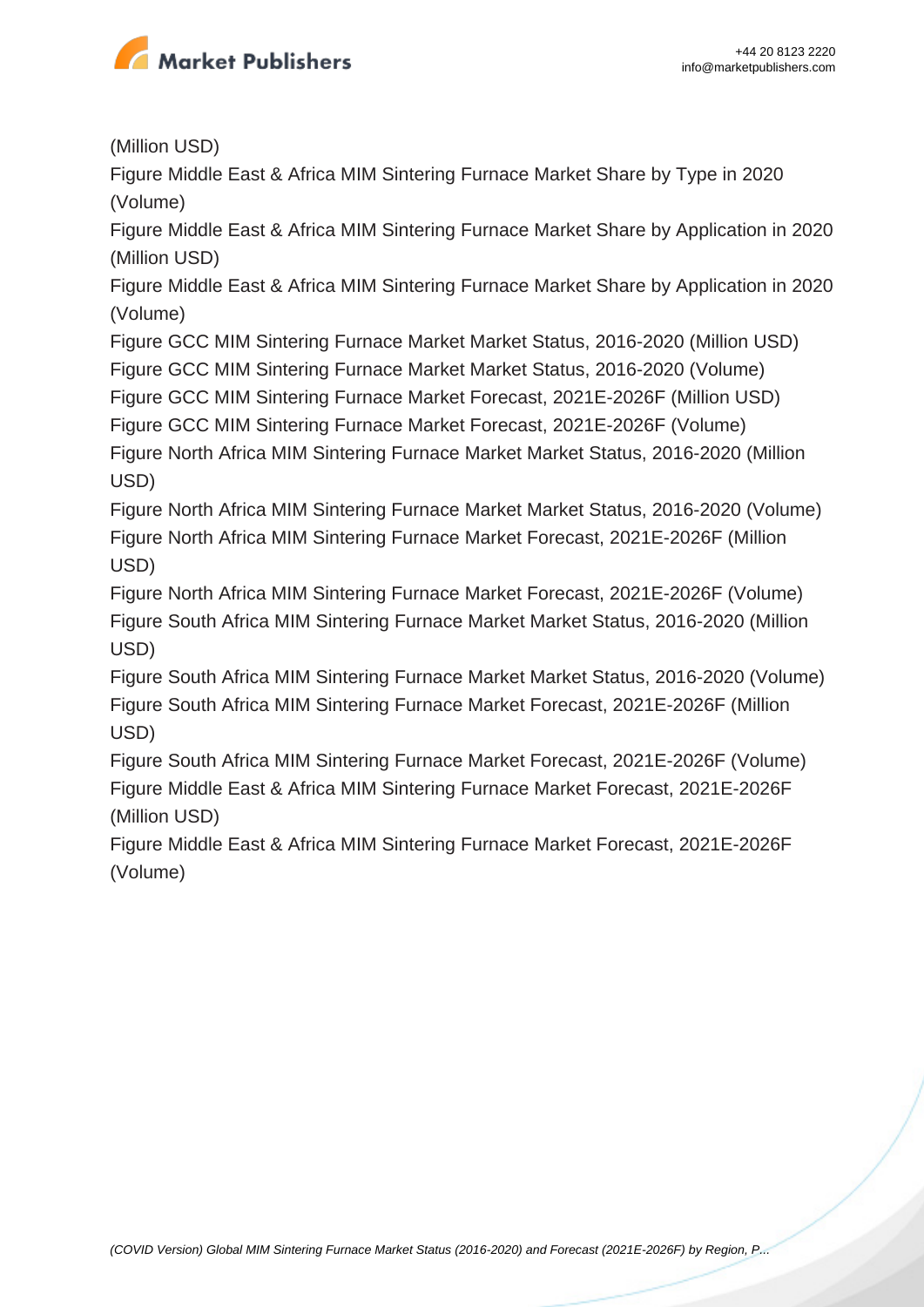

## I would like to order

Product name: (COVID Version) Global MIM Sintering Furnace Market Status (2016-2020) and Forecast (2021E-2026F) by Region, Product Type & End-Use Product link: [https://marketpublishers.com/r/C1BC45A587C5EN.html](https://marketpublishers.com/report/industry/other_industries/covid-version-global-mim-sintering-furnace-market-status-2016-2020-n-forecast-2021e-2026f-by-region-product-type-end-use.html) Price: US\$ 3,000.00 (Single User License / Electronic Delivery) If you want to order Corporate License or Hard Copy, please, contact our Customer Service: [info@marketpublishers.com](mailto:info@marketpublishers.com)

## Payment

To pay by Credit Card (Visa, MasterCard, American Express, PayPal), please, click button on product page [https://marketpublishers.com/r/C1BC45A587C5EN.html](https://marketpublishers.com/report/industry/other_industries/covid-version-global-mim-sintering-furnace-market-status-2016-2020-n-forecast-2021e-2026f-by-region-product-type-end-use.html)

To pay by Wire Transfer, please, fill in your contact details in the form below:

First name: Last name: Email: Company: Address: City: Zip code: Country: Tel: Fax: Your message:

\*\*All fields are required

Custumer signature

Please, note that by ordering from marketpublishers.com you are agreeing to our Terms & Conditions at<https://marketpublishers.com/docs/terms.html>

To place an order via fax simply print this form, fill in the information below and fax the completed form to +44 20 7900 3970